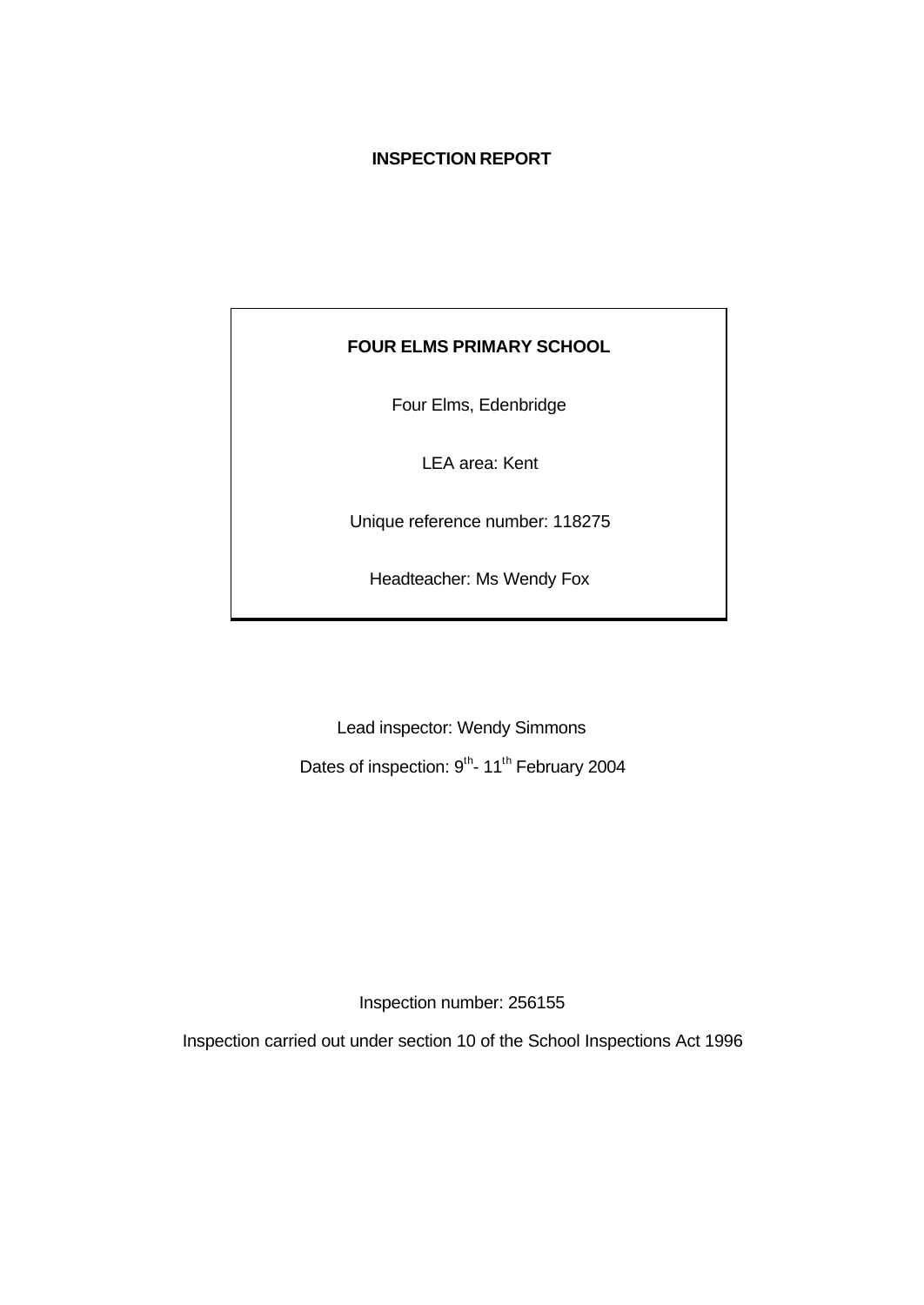# **INFORMATION ABOUT THE SCHOOL**

| Type of school               | Primary                                               |
|------------------------------|-------------------------------------------------------|
| School category:             | Community                                             |
| Age range of pupils:         | 4 to 11                                               |
| Gender of pupils:            | <b>Mixed</b>                                          |
| Number on roll:              | 110                                                   |
| School address:              | Bough Beech Road<br>Four Elms,<br>Edenbridge,<br>Kent |
| Postcode:                    | TN8 6NE                                               |
| Telephone number:            | (01732) 700274                                        |
| Fax number:                  | (01732) 700274                                        |
| Appropriate authority:       | The governing body, Four Elms Primary School.         |
| Name of chair of governors:  | <b>Mr Clive Harrison</b>                              |
| Date of previous inspection: | 19th- 21st May 1998                                   |

# **CHARACTERISTICS OF THE SCHOOL**

Four Elms Primary School is situated in a small village close to Edenbridge. The current headteacher was appointed 18 months ago. The school is arranged around the original Victorian building and benefits from an attractive modern extension and grounds. However, there is no hall space for physical education. There are 110 pupils registered at this popular and over subscribed school. Pupils are taught in mixed aged classes and there are more girls than boys. Pupils attend from several surrounding villages, with 70 per cent coming from Edenbridge. Overall, pupils' social circumstances are average. The school has low percentage of pupils receiving free school meals. The number of pupils with special educational needs (SEN) is lower than average overall. Almost all pupils are from white ethnic backgrounds, with very few learning English as an additional language. When pupils start the school in the Reception class, their skills and knowledge are broadly average, but this varies between year groups, with some years showing above average standards. During the last year, the school found it difficult to replace a senior teacher, but after a period of having a number of supply teachers, this has been resolved. The school has been awarded two Achievement Awards for improving standards of work and the Active Mark for involvement in sport.

# © Crown copyright 2004

This report may be reproduced in whole or in part for non-commercial educational purposes, provided that all extracts quoted are reproduced verbatim without adaptation and on condition that the source and date thereof are stated.

Further copies of this report are obtainable from the school. Under the School Inspections Act 1996, the school must provide a copy of this report and/or its summary free of charge to certain categories of people. A charge not exceeding the full cost of reproduction may be made for any other copies supplied.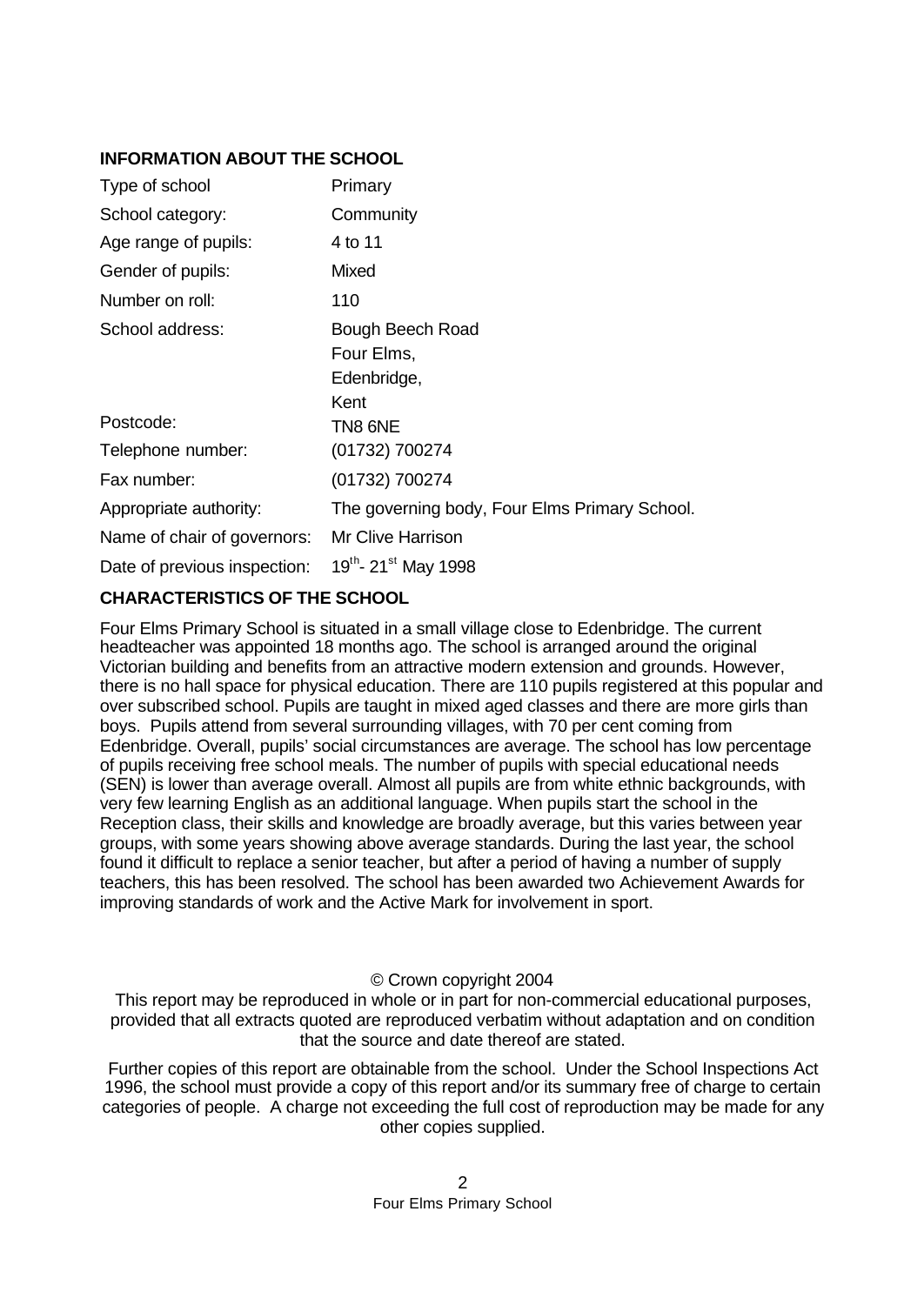# **INFORMATION ABOUT THE INSPECTION TEAM**

| Members of the inspection team |                      |                | <b>Subject responsibilities</b>                                                                |
|--------------------------------|----------------------|----------------|------------------------------------------------------------------------------------------------|
| 23674                          | <b>Wendy Simmons</b> | Lead inspector | English, information and<br>communication technology (ICT),<br>art, and music                  |
| 9977                           | Fran Luke            | Lay inspector  |                                                                                                |
| 32539                          | <b>Robert Cross</b>  | Team inspector | Science, religious education (RE),<br>physical education (PE),<br>geography and history.       |
| 10808                          | <b>Alan Britton</b>  | Team inspector | Mathematics, special educational<br>needs, design and technology (DT)<br>and Foundation Stage. |

The inspection contractor was:

Phoenix Educational Consultants 60 Joy Lane Whitstable Kent CT5 4LT

Any concerns or complaints about the inspection or the report should be made initially to the inspection contractor. The procedures are set out in the leaflet *'Complaining about Ofsted Inspections'*, which is available from Ofsted Publications Centre (telephone 07002 637833) or Ofsted's website (www.oftsed.gov.uk).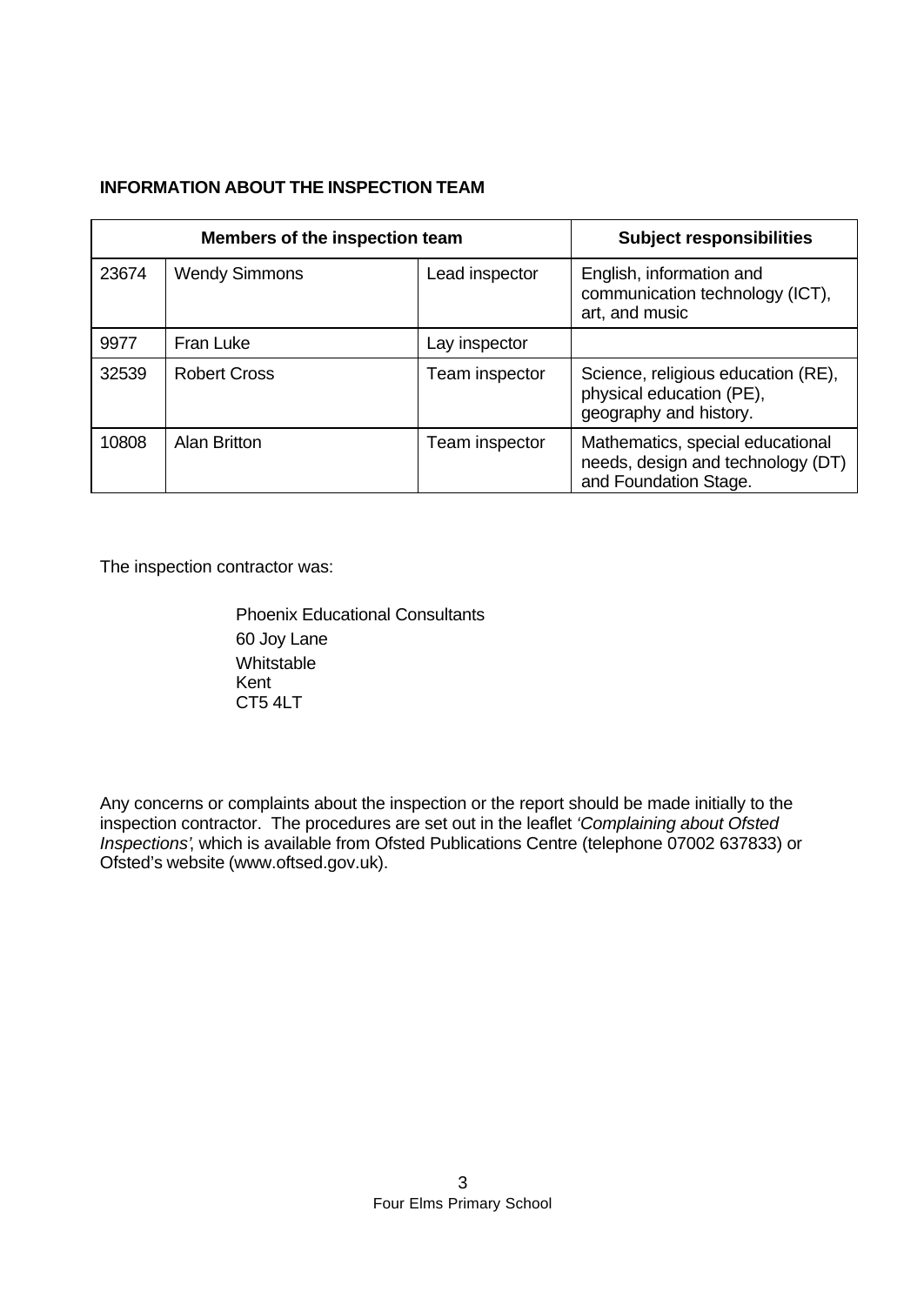# **REPORT CONTENTS**

|                                                                                                      | Page |
|------------------------------------------------------------------------------------------------------|------|
| <b>PART A: SUMMARY OF THE REPORT</b>                                                                 | 5    |
| <b>PART B: COMMENTARY ON THE MAIN INSPECTION FINDINGS</b>                                            |      |
| <b>STANDARDS ACHIEVED BY PUPILS</b><br>Standards achieved in areas of learning, subjects and courses | 7    |
| Pupils' attitudes, values and other personal qualities                                               |      |
| <b>QUALITY OF EDUCATION PROVIDED BY THE SCHOOL</b><br>Teaching and learning                          | 10   |
| The curriculum                                                                                       |      |
| Care, guidance and support                                                                           |      |
| Partnership with parents, other schools and the community                                            |      |
| <b>LEADERSHIP AND MANAGEMENT</b>                                                                     | 15   |
| PART C: THE QUALITY OF EDUCATION IN AREAS OF LEARNING,<br><b>SUBJECTS AND COURSES</b>                |      |
| AREAS OF LEARNING IN THE FOUNDATION STAGE                                                            | 18   |
| <b>SUBJECTS IN KEY STAGE 1 AND KEY STAGE 2</b>                                                       | 20   |
| <b>PART D: SUMMARY OF THE MAIN INSPECTION JUDGEMENTS</b>                                             | 31   |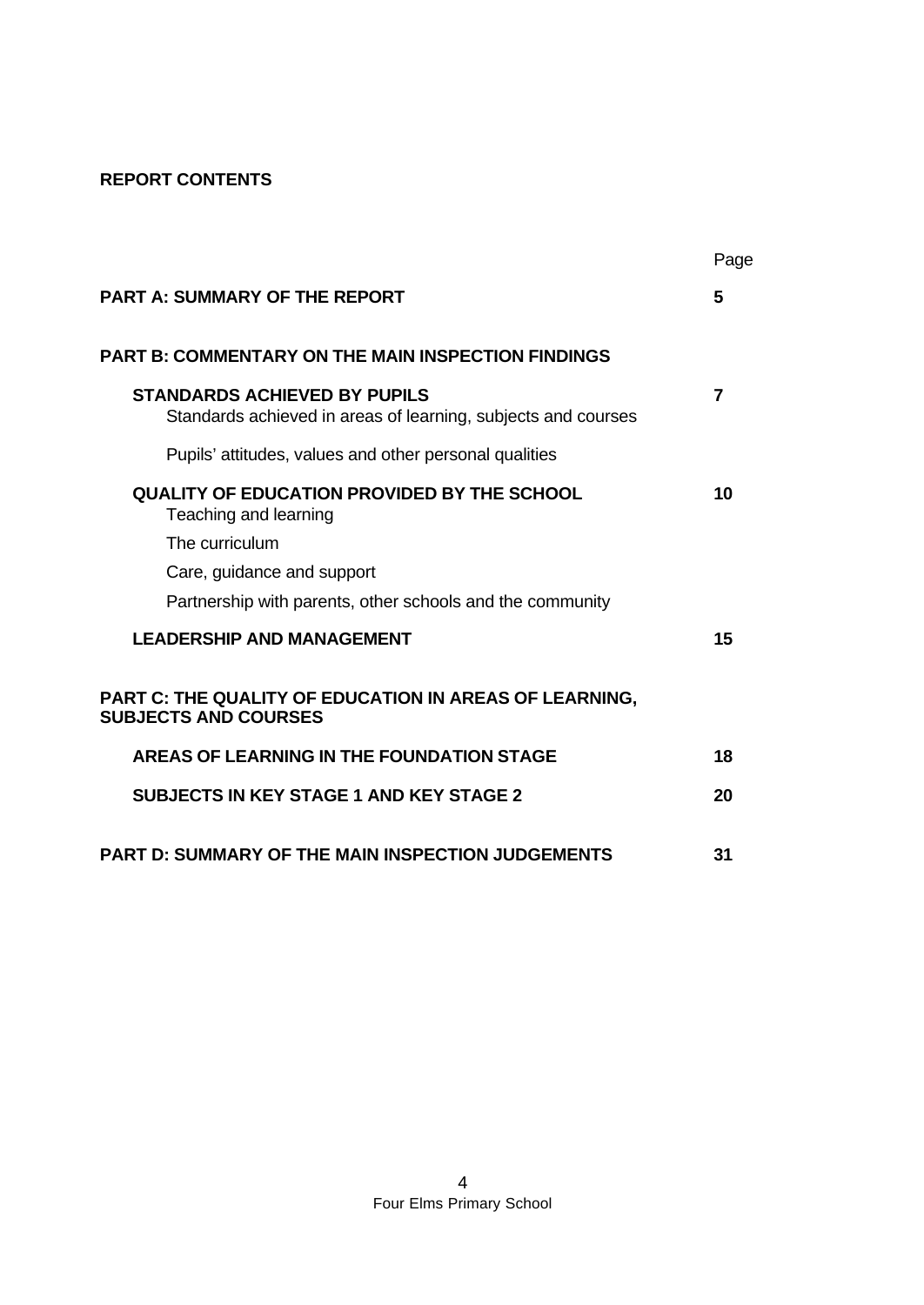# **PART A: SUMMARY OF THE REPORT**

# **OVERALL EVALUATION**

**Four Elms Primary School provides a satisfactory standard of education.** Teaching and learning are satisfactory. Good leadership and management are leading to improving standards. The school provides satisfactory value for money.

The school's main strengths and weaknesses are:

- The headteacher shows good leadership and has developed an ethos for improvement with governors and the new senior teacher. Subject managers are starting to take more responsibility.
- Attainment in English is well above average, pupils achieve well due to good teaching and learning.
- Teaching and learning for able pupils in Year 2 in mathematics and science lack challenge.
- There is very good provision for pupils with SEN.
- The quality of teaching, learning and provision in the Reception class is good.
- Parents, staff and governors work closely together, which has a positive impact on pupils' learning.
- Pupils do not achieve well enough in ICT, due to limitations in teaching and learning.
- Pupils are not doing enough experiments and investigation in science for themselves.
- Assessment information is not used to best effect to help all pupils to achieve well.

Satisfactory improvement has been made since the last inspection in 1998. Standards have improved by Year 6 overall, which was recognised when the school was awarded two Achievement Awards. There has been satisfactory improvement in developing opportunities for pupils to work collaboratively. Challenges for the more able have developed mostly in Years 5 and 6 and within English throughout the school. However, the school has been slower in meeting the needs of the most able in Year 2 in mathematics and science. There has been good progress in improving provision in the Reception class and in maintaining the very good provision for pupils with SEN. Teaching and learning remain good in Years 3 to 6. Communication with parents and the role of the governors' show good improvement. Aspects of assessment and ICT still under developed.

# **STANDARDS ACHIEVED**

The table below shows the school's results in the last three years. Currently, standards in the Reception class are above average, especially in communication and personal and social skills. Standards are average overall in Year 2. There has been significant improvement in English, which is currently well above average in reading and writing. Standards in mathematics are average, which shows some improvement on the last three year's test results, although few pupils are working on higher Level 3 skills. Standards in science are average by Year 2. By Year 6, the standard of work seen is above average overall. It is well above average in English and above average in science and mathematics. In ICT, standards are broadly average. Pupils reach very high standards in swimming.

| <b>Results in National</b>  |      | Similar schools |  |
|-----------------------------|------|-----------------|--|
| Curriculum tests at the end | 2001 | 2003            |  |
| of Year 6 compared with:    |      |                 |  |
| English                     |      |                 |  |
| <b>Mathematics</b>          |      |                 |  |
| Science                     |      |                 |  |

*Key: A\* top 5% of schools A - well above average; B – above average; C – average; D – below average; E – well below average; E\* - in the lowest 5% of schools*

*Similar schools are those with similar percentages of pupils eligible for free school meals*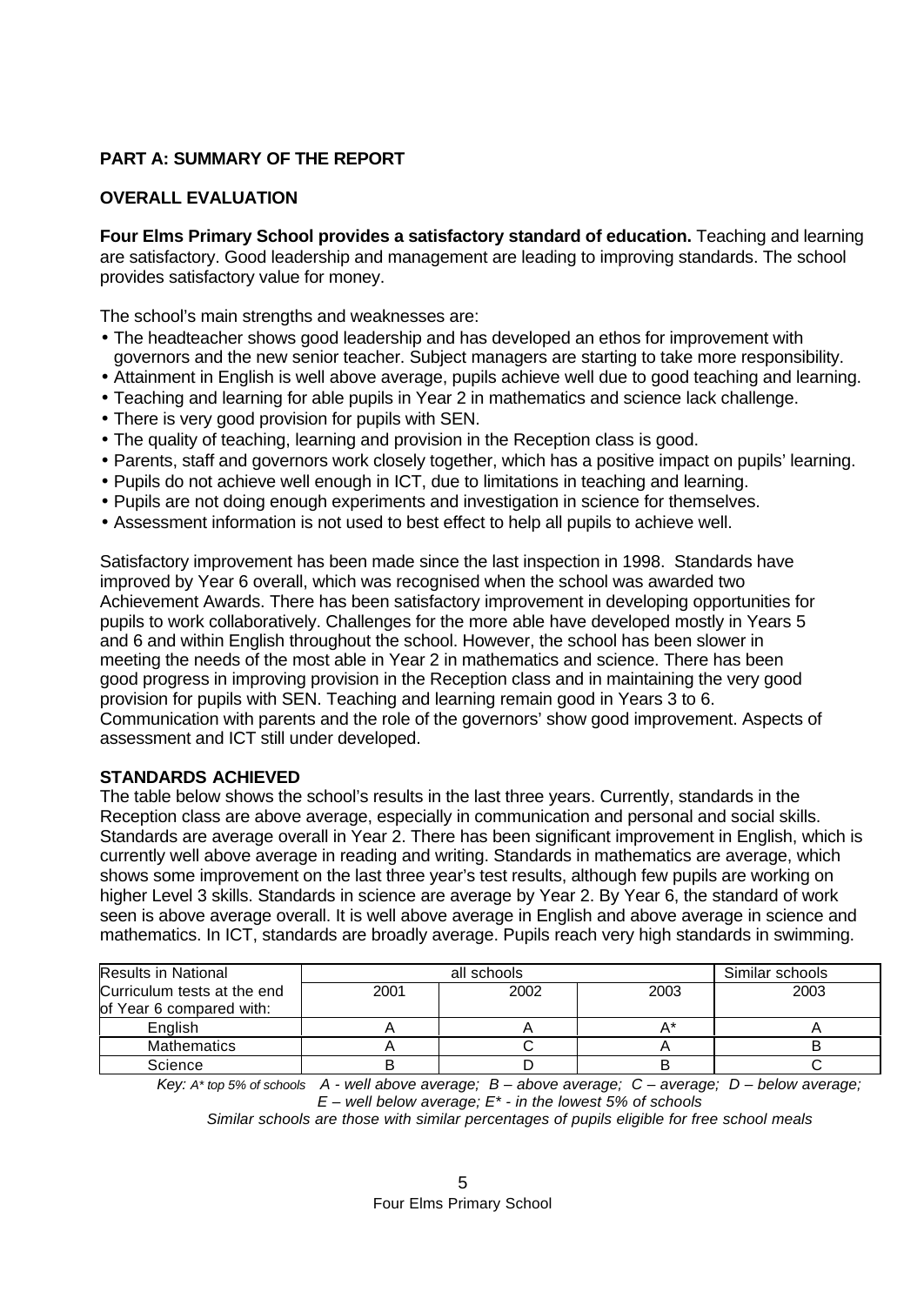**Achievement is satisfactory.** Children make good progress in the Reception class and generally in Years 1, 5 and 6. Pupils with SEN achieve well, but the rate of achievement for higher-ability pupils in Year 2 is inconsistent between subjects. Pupils achieve best in English, as they make consistently good progress throughout the school. This reflects the school's emphasis on improving this subject in the last year. In science, better progress is hampered by the pupils not doing enough experiments for themselves. In ICT, pupils do not develop skills quickly enough from year to year and this slows down their rate of progress and achievement.

**Pupils' personal qualities, including their spiritual, moral, social and cultural development are good.** Pupils' behaviour and attitudes are good overall, but occasionally, a few younger pupils do not pay sufficient attention in lessons. Attendance is good.

# **QUALITY OF EDUCATION**

**The quality of education provided by the school is satisfactory.** The care shown by staff contributes to pupils' good personal development. Pupils are keen to learn. **The quality of teaching and learning is satisfactory overall.** There are notable strengths in the Foundation Stage and in Years 5 and 6, due to lessons meeting the needs of all ability groups more effectively. The mixed aged classes sometimes do not provide equal opportunities for all pupils, and adversely affect the progress of higher ability pupils. This is a major factor in why teaching and learning are unsatisfactory in Year 2 for mathematics and science. The headteacher and governors have taken firm action to give more teaching time to the mixed aged classes. This is working best in English. Pupils are keen and confident to work independently in ICT but there is not enough regular teaching of ICT. Links with the community and extra activities enrich pupils' learning. A significant strength is the very good support given by teaching assistants, who work closely with teachers to provide good teaching and learning for pupils with SEN. Assessment information is not used effectively enough to track pupils' progress, set targets and plan lessons. Learning in gymnastics is hampered by the accommodation.

# **LEADERSHIP AND MANAGEMENT**

**The leadership and management of the school are good overall.** The headteacher has acted effectively to bring about important changes. Governance is good. All statutory responsibilities are met. Relationships and teamwork are very good. Subject leaders are still developing their management roles. Leadership is good for SEN, English, ICT and the Foundation Stage.

# **PARENTS' AND PUPILS' VIEWS OF THE SCHOOL**

Parents like the school very much and feel that it is more stable now all classes have a permanent teacher. Pupils like this happy school and care for each other.

# **IMPROVEMENTS NEEDED.**

The most important things the school should do to improve.

- Raise the achievment of the most able pupils in Year 2, by developing challenging teaching and learning in mathematics and science.
- Make better use of assessment information to plan lessons, set targets and track pupils' progress, so that pupils know what to do to improve.
- Increase teaching time, resources and learning opportunities in ICT.
- Increase investigation and independent learning opportunities in science.
- Further develop the role of staff with other management responsibilities.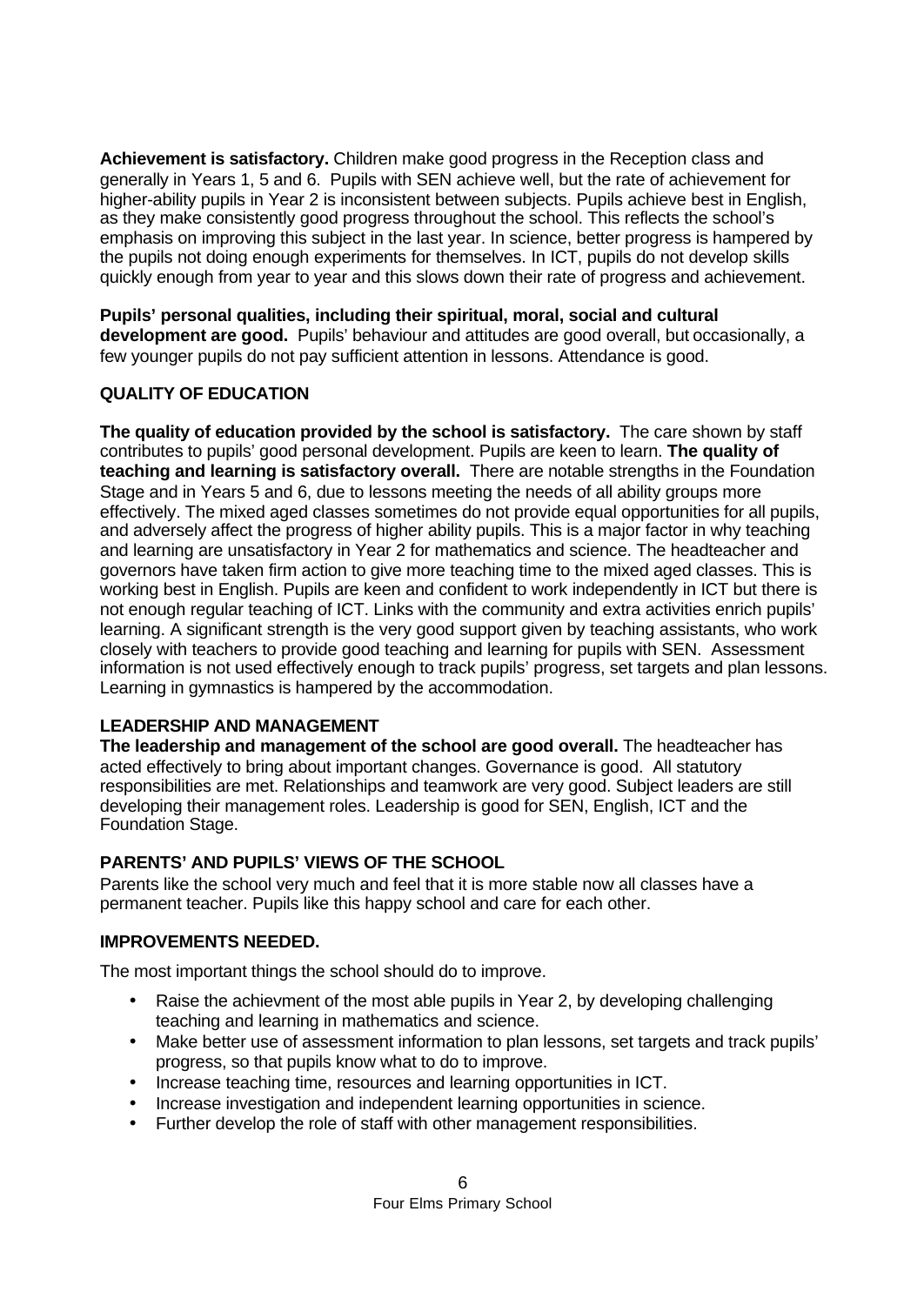# **PART B: COMMENTARY ON THE INSPECTION FINDINGS**

# **STANDARDS ACHIEVED BY PUPILS**

## **Standards achieved in areas of learning, subjects and courses**

Achievement is satisfactory overall. It is good in the Foundation Stage and good for pupils with SEN. In Year 1 it is satisfactory, but in Year 2 it is too patchy, which is unsatisfactory for higher ability pupils. In older classes achievement is satisfactory overall, with significant strengths in Years 5 and 6. Standards overall by Year 6 are above average. In English, they are well above average and, in mathematics and science, they are above average. Standards by Year 2 are average overall.

## **Main strengths and weaknesses**

- Achievement in English is consistently good and leads to standards in English, which are well above average throughout the school.
- Pupils are not achieving well enough in mathematics and science in Year 2.
- There is good achievement for children in the Reception class.
- Pupils with SEN achieve well for their abilities.
- Pupils could be achieving better in ICT and in aspects of science.
- Achievement in physical education is hampered by the accommodation.
- The tracking of progress as pupils move through the school is not rigorous enough.
- The provision for able and gifted and talented pupils is inconsistent.

1. When children start this school, in the Reception class overall their attainment is broadly average. Children show suitable confidence in their skills, including their personal and social skills. However, some year groups vary considerably, with some classes having a significant proportion of higher ability pupils. Children make good progress in the Reception class. There is a strong emphasis on language skills and work on basic number activities is satisfactory. Overall, high expectations and a rich variety of learning opportunities enable these young children to achieve well. By the end of the Reception year, records indicate that standards are above average because a high proportion of children have reached the expected goals in all areas of their learning and a significant proportion are working within Level 1 of the National Curriculum. This above average attainment on entry to Year 1 is a characteristic of most classes although in Years 3 and 5, it is average.

2. Pupils work in mixed aged classes in Year 1 and 2, which means that there is a very wide range of abilities. The school recognised that improvement was needed to meet the needs of all of the pupils and so, governors appointed an additional teacher to help with English. There has also been very successful staff training in literacy. By Year 2, standards in English have improved significantly and are now well above average overall in both reading and writing. This shows good achievement and very significant improvement on the results reported in the 2003 national tests, when standards were below average in writing. Last year, few pupils gained a higher Level 3 result in writing in the national tests, but this is improving as about one third of the class were working at this level. This good achievement in English reflects the fact that more teaching and learning time can focus on able pupils. However, in mathematics and science, standards, although currently average, show that there is underachievement by this group of pupils because too much work is planned to meet the average ability pupils in Year 2. Although this has the advantage of often stretching the Year 1 pupils, it slows down the learning of some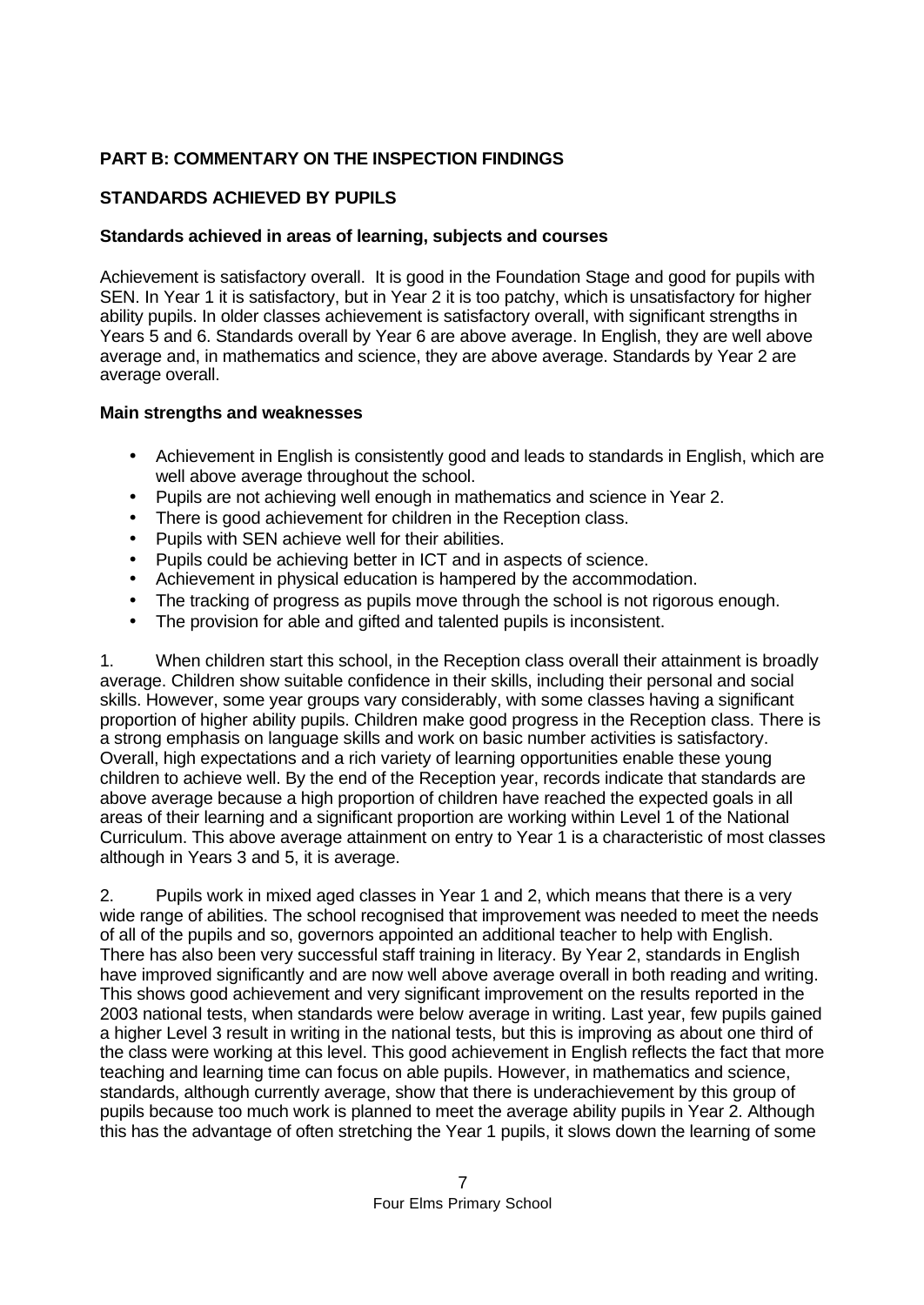higher ability Year 2 pupils. This is a factor in why the school gains few Level 3 results in national tests and why standards in the previous three years were below average in national tests.

| Standards in:      | School results | National results |
|--------------------|----------------|------------------|
| Reading            | 17.0 (16.5)    | 15.9 (15.8)      |
| Writing            | (16.1)<br>14.2 | 14.8 (14.4)      |
| <b>Mathematics</b> | (15.8)<br>15.9 | (16.5)<br>16.4   |

*Standards in national tests at the end of Year 2 – average point scores in 2003*

*There were 15 pupils in the year group. Figures in brackets are for the previous year*

3. From Year 2 to Year 6, achievement is satisfactory. The school has raised standards overall by Year 6 since the last inspection, and has been awarded two Achievement Awards in 2000 and 2001, when standards in national tests were very high. It is important to note that recent staffing difficulties have slowed down the progress made by some pupils. However, the staff is more stable and the headteacher takes groups of pupils, so that work for different abilities is carefully planned to ensure that they make good progress in English and steady progress in mathematics. Standards in mathematics are above average, but not as high as the very high standards found in English. Support is especially successful in Years 5 and 6, where pupils make the best progress. Nonetheless, they are not as successful in improving standards in science throughout the school. This is because pupils do not do enough practical investigations and experiments for themselves. This is a factor in explaining why standards are average overall, as the school gets to few above average results in national tests to improve standards overall.

| Standards in:      | School results | National results |
|--------------------|----------------|------------------|
| English            | 30.4(29.2)     | 27.0(27.0)       |
| <b>Mathematics</b> | (27.5)<br>28.7 | 27.0 (26.7)      |
| Science            | 29.6 (28.1)    | 28.8 (28.3)      |

#### *Standards in national tests at the end of Year 6 – average point scores in 2003*

*There were 14 pupils in the year group, Figures in brackets are for the previous year*

4. Since the last inspection, the school has maintained the good progress and achievement made by pupils with SEN. Teaching assistants and teachers often provide very good support for pupils both in class and through focused group activities. In English, this can often result in pupils reaching average standards in reading and writing.

5. Throughout the school, in ICT, pupils do not do well enough in aspects of their work because the school is only just developing the range of resources and teacher expertise. Moreover, there is insufficient teaching time to improve achievement. Many pupils have not developed skills from year to year in the past and this influences their achievement by Year 6.

6. Teachers' use of assessment information is not rigorous enough to lift the quality of work. Further specific details are expanded upon in the teaching and learning section of this report. Lack of rigour in tracking pupils' progress makes it an ineffective tool in setting challenging targets for national tests. For example, the school predicted that 42 per cent would reach the higher Level 5 in English in Year 6 in 2003, but 71 per cent achieved this level.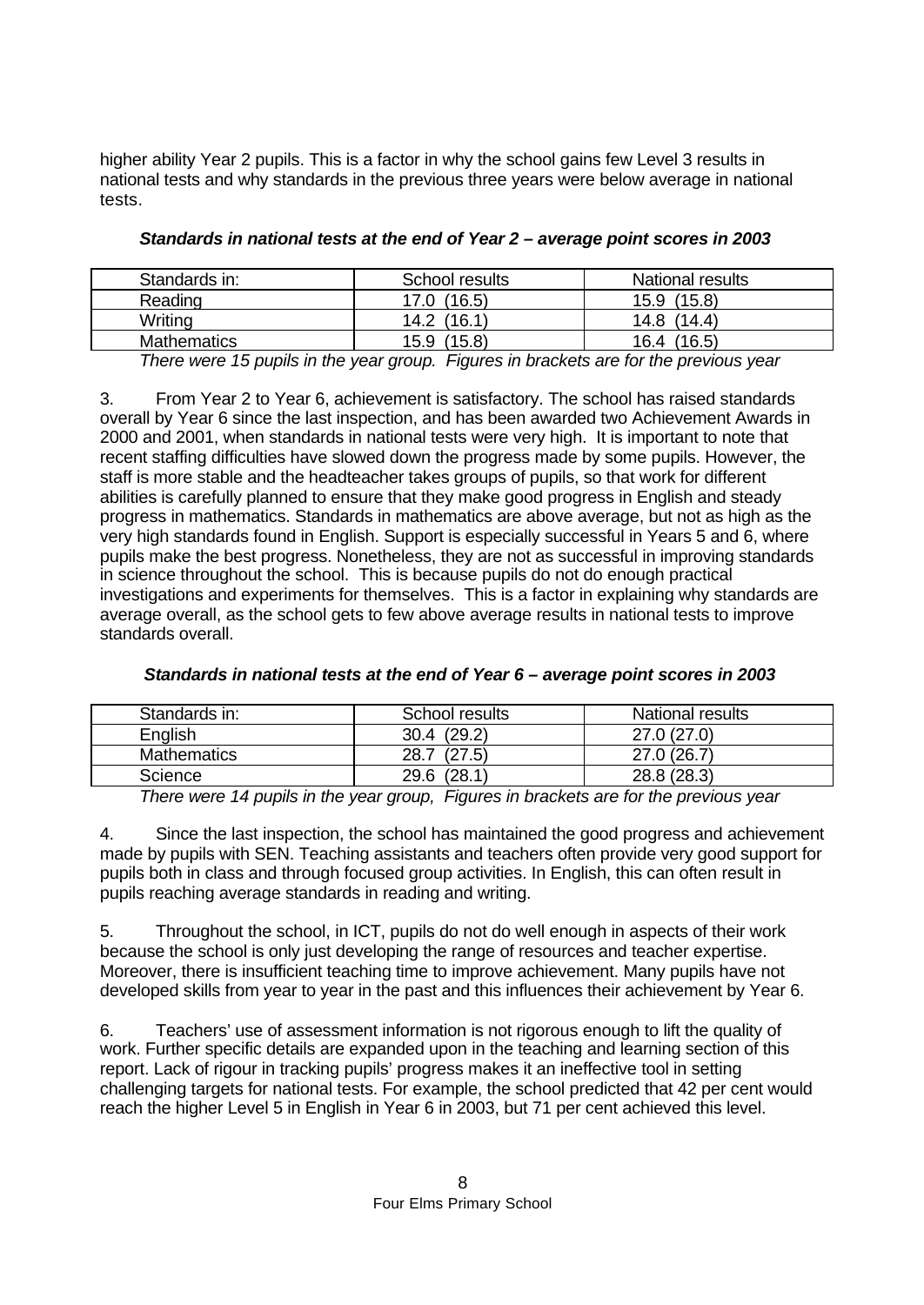7. The school is just beginning to identify and provide for gifted and talented pupils. This is working well especially for pupils in Years 5 and 6 and for those learning English as an additional language, but is weaker in Year 2. Of note is the very good achievement for able swimmers. The school is working hard to develop sports and has received an Active Mark even though the school hall is unsuitable for gymnastics. The school works closely with an arts specialist school to provide for gifted and talented artists.

# **Pupils' attitudes, values and other personal qualities**

Pupils like school. Their attitudes to their work and behaviour are good overall but, in Years 1 and 2, they are satisfactory. Attendance is good. Overall, pupils' spiritual, moral, social and cultural development is good

# **Main strengths and weaknesses**

- **·** Attendance is above average and pupils arrive at school on time.
- **·** Pupils' attitudes and behaviour are good and support their learning.
- **·** Provision for moral, social and cultural development is a good feature of the school.

# **Commentary**

8. Pupils commented that the school is a friendly place. Attendance is above average and children are keen to come to school and to arrive on time.

# *Attendance in the latest complete reporting year (%)*

| Authorised absence |     | Unauthorised absence |    |
|--------------------|-----|----------------------|----|
| School data        | 4.6 | School data          |    |
| National data      | 5.4 | National data        | .4 |

*The table gives the percentage of half days (sessions) missed through absence for the latest complete reporting year:2002 /2003*

9. Pupils have a positive attitude to school and there is a strong link with parents, which enhances pupils' learning. In lessons, pupils are enthusiastic about learning. They concentrate on, and persevere with, their work. Behaviour around the school and on the playground is good. In lessons, behaviour is generally good. However, in one class, where the teacher is not always consistently firm, the attitudes and behaviour of some children are not always so good and this affects learning adversely. No bullying or harassment was seen during the inspection and pupils spoken to were very happy that any incidents were always dealt with quickly. There were no exclusions in the school year before the inspection. Pupils' are confident. They demonstrate good self-esteem and enjoy working independently.

10. Relationships throughout the school are good, and staff provide good role models for pupils. Pupils are courteous and helpful and work well together in pairs or in groups. There are plenty of opportunities for pupils to take on additional responsibility, which they carry out very conscientiously. For instance, the School Council and Year 6 monitors, who have responsibility for carrying out duties around the school, including setting out the equipment for assemblies. There are also 'Playground Friends'.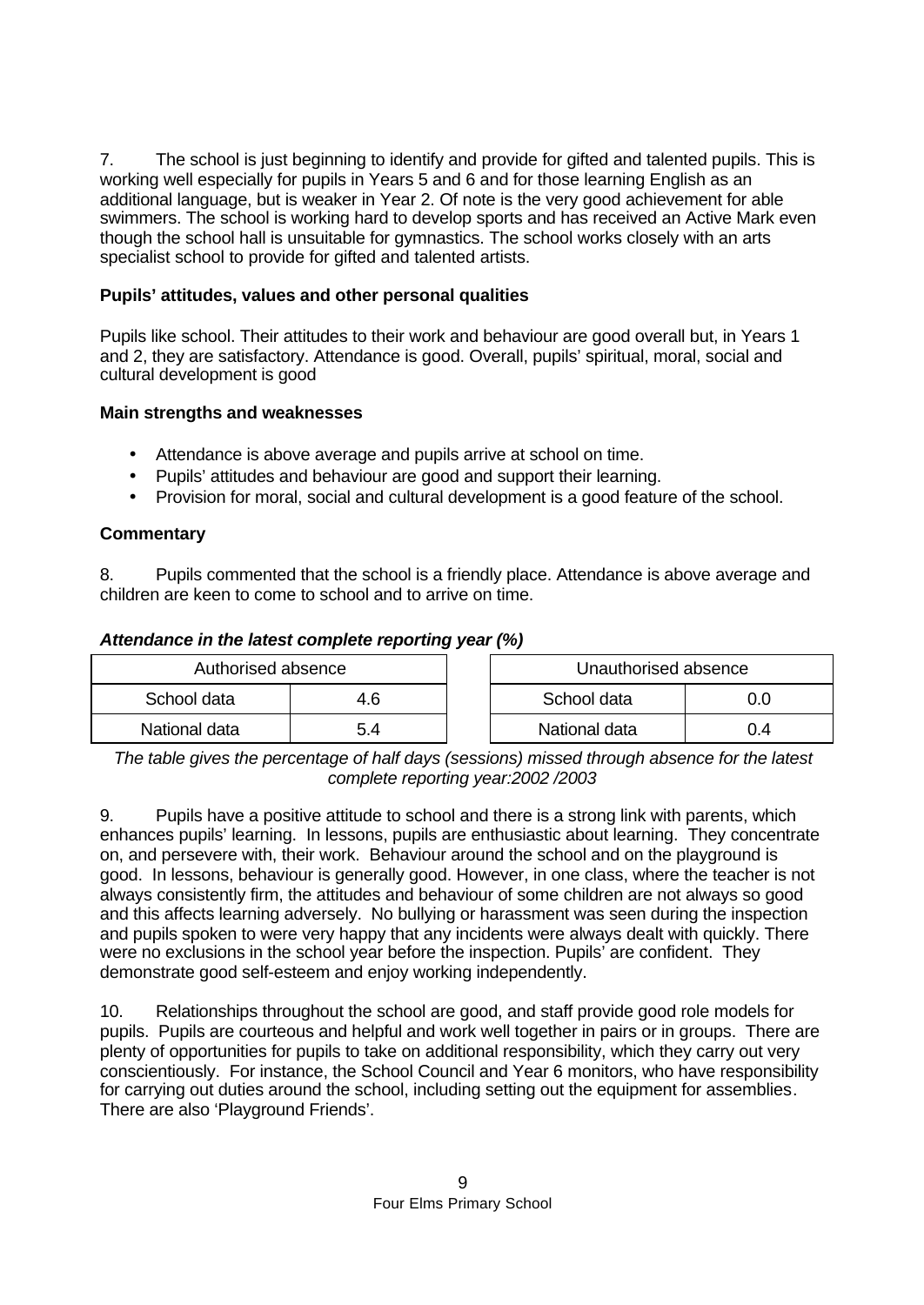11. Moral, social and cultural development is good and spiritual development is satisfactory. Religious education and various acts of worship allow pupils to recognise the diversity of faiths represented and they show a good understanding and acceptance of varying religious customs. Pupils are also given opportunities for reflection. However, in RE, pupils show a lack of understanding of how RE affects them in everyday life. Pupils' moral development is good. The school helps them to understand the effect of their actions and they have a good understanding of the difference between right and wrong. Pupils' social development is also good. Pupils genuinely feel they have a voice and that they can make a difference in aspects of school life through their membership of the School Council. They are taught to think of others less fortunate than themselves, by organising and raising funds for different charities. Pupils' cultural development is good. For example, they take part in such activities as Indian dance, Steel Drums and Maypole Dancing.

#### *Ethnic background of pupils Exclusions in the last school year*

| Categories used in the Annual School Census | No of pupils<br>on roll | Number of<br>fixed period<br>exclusions | Number of<br>permanent<br>exclusions |
|---------------------------------------------|-------------------------|-----------------------------------------|--------------------------------------|
| White - British                             | 77                      |                                         |                                      |
| Mixed - White Asian                         |                         |                                         |                                      |
| Mixed -any other mixed background           |                         |                                         |                                      |
| Chinese                                     |                         |                                         |                                      |
| <b>Black or Black British-Caribbean</b>     |                         |                                         |                                      |
| Parent/pupils preferred not to say          |                         |                                         |                                      |
| Information not obtained                    | 21                      |                                         |                                      |

 $\overline{ }$ 

*The table gives the number of exclusions, which may be different from the number of pupils excluded.*

# **QUALITY OF EDUCATION PROVIDED BY THE SCHOOL**

12. The quality of education provided by the school is satisfactory. The strongest features of the provision include the good teaching and learning for children in the Foundation Stage and in Years 5 and 6 and the very good teaching and learning opportunities for pupils with SEN. Areas needing most improvement are challenges for the higher ability pupils in Year 2, where teaching and learning are unsatisfactory in mathematics and science. Teaching and learning are good overall in Years 3 to 6. Assessment in good in the Foundation Stage but, elsewhere, it is an area for improvement. Pupils and parents have very positive views about the quality of education.

# **Teaching and learning**

The quality of teaching and learning is satisfactory overall. Assessment is unsatisfactory

# **Main strengths and weaknesses**

- Teaching in Year 2 is unsatisfactory in mathematics and science.
- Teaching and learning are consistently good in English throughout the school.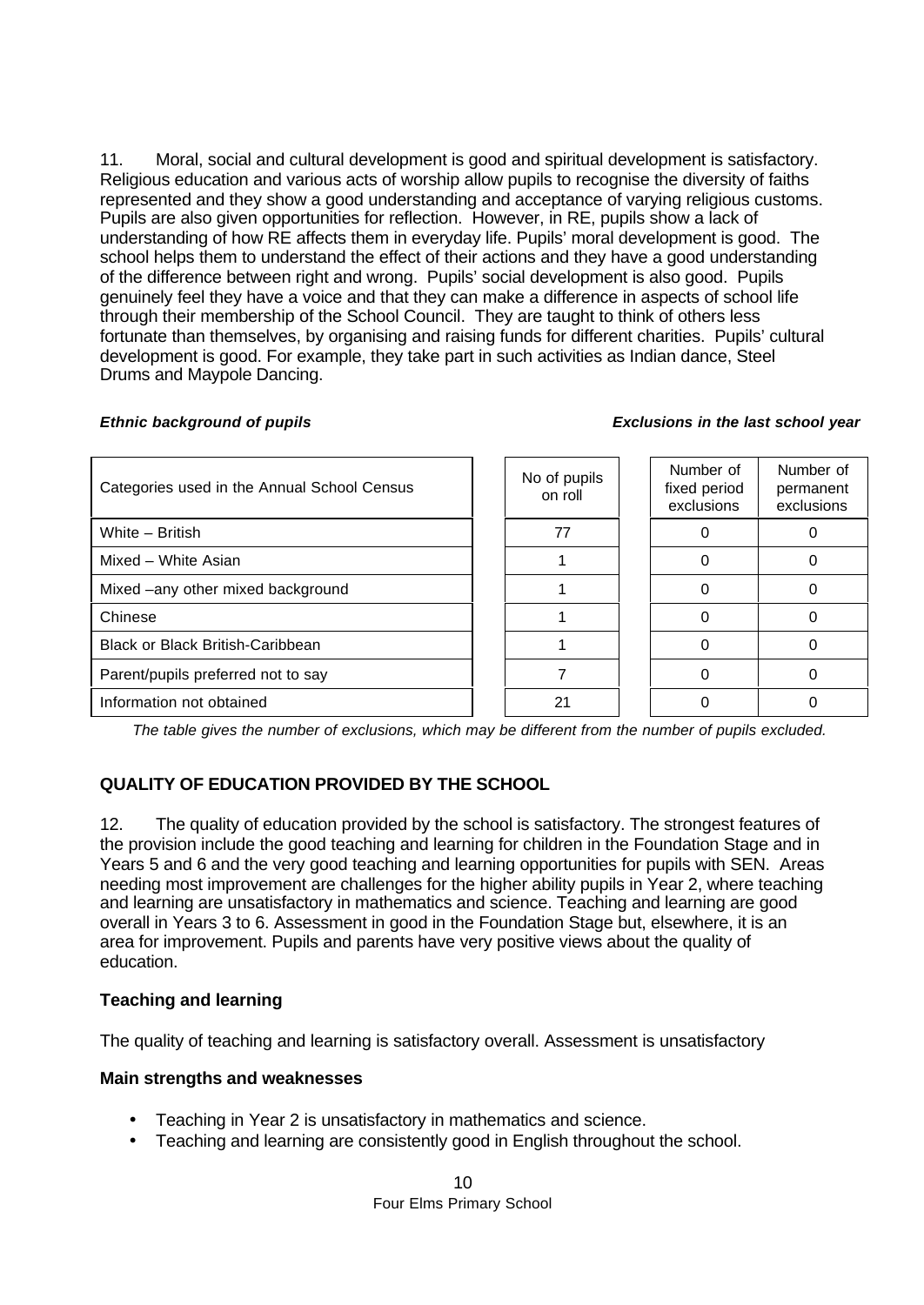- Teachers and pupils have good relationships and pupils are keen to learn.
- Teaching assistants provide very good support for pupils, especially for pupils with SEN.
- Assessment is insufficiently developed to enable pupils to achieve their full potential.
- Investigation and research activities are underdeveloped in science.
- There is not enough teaching of ICT to raise standards.
- Teaching in the Foundation Stage is good.
- Teaching and learning in Years 5 and 6 are good.

# **Commentary**

# *Summary of teaching observed during the inspection in 25 lessons*

| Excellent | Very good | Good | Satisfactory | Unsatisfactory | Poor | Very Poor |
|-----------|-----------|------|--------------|----------------|------|-----------|
|           |           |      |              |                |      |           |

*The table gives the number of lessons observed in each of the seven categories used to make judgements about lessons.*

13. Since the last inspection, there has been good improvement in the Reception class. Teaching and learning are now good. Careful attention has been given to the Year 1 pupils who are also in this class to ensure that they make suitable progress. In this class, staff make better use of assessment information to plan the next stages of learning for the children than in other classes in the school. Work and activities are well planned to make learning interesting. Time is used effectively to ensure that children learn by listening to adults and then investigating things for themselves. Group activities are carefully thought out to enable the children to talk about what they are doing with other adults. High priority is given to developing reading, writing and wider communication and social skills. Good attention is also given to creative and physical activities, although the outside area is underdeveloped as an outside classroom. During the inspection, it was used mainly for physical development.

14. Teaching and learning are especially successful in Year 5 and 6. Despite the mixed age class, the senior staff and governors have given careful thought to the organisation of teaching time to ensure that the different ages and abilities are suitably challenged. The headteacher takes a lead in teaching both English and mathematics to Year 6 pupils, which is helping pupils to develop knowledge and understanding quickly by working in small groups. As a consequence, pupils have a good amount of individual attention.

15. The headteacher and governors have also taken firm action to improve the overall quality of English throughout the school. There are several reasons why teaching and learning are good and these are detailed in the English section of this report. There are two significant features of leadership, which explain why the quality of English teaching is good. Firstly, training has resulted in work being well planned for higher ability pupils throughout the school. Secondly, the school is paying for an extra teacher in Year 1, which frees the able Year 2 pupils to work for longer with the teacher on challenging activities. It is important to note that this does not happen in mathematics or science and, in both of these subjects, teaching and learning are unsatisfactory. Although the Year 1 pupils are suitably challenged, the most able pupils work at a slow pace and do not do work which makes them think about more demanding skills. Thus, overall, more able pupils are not doing well enough and this results in unsatisfactory learning for this group of pupils overall.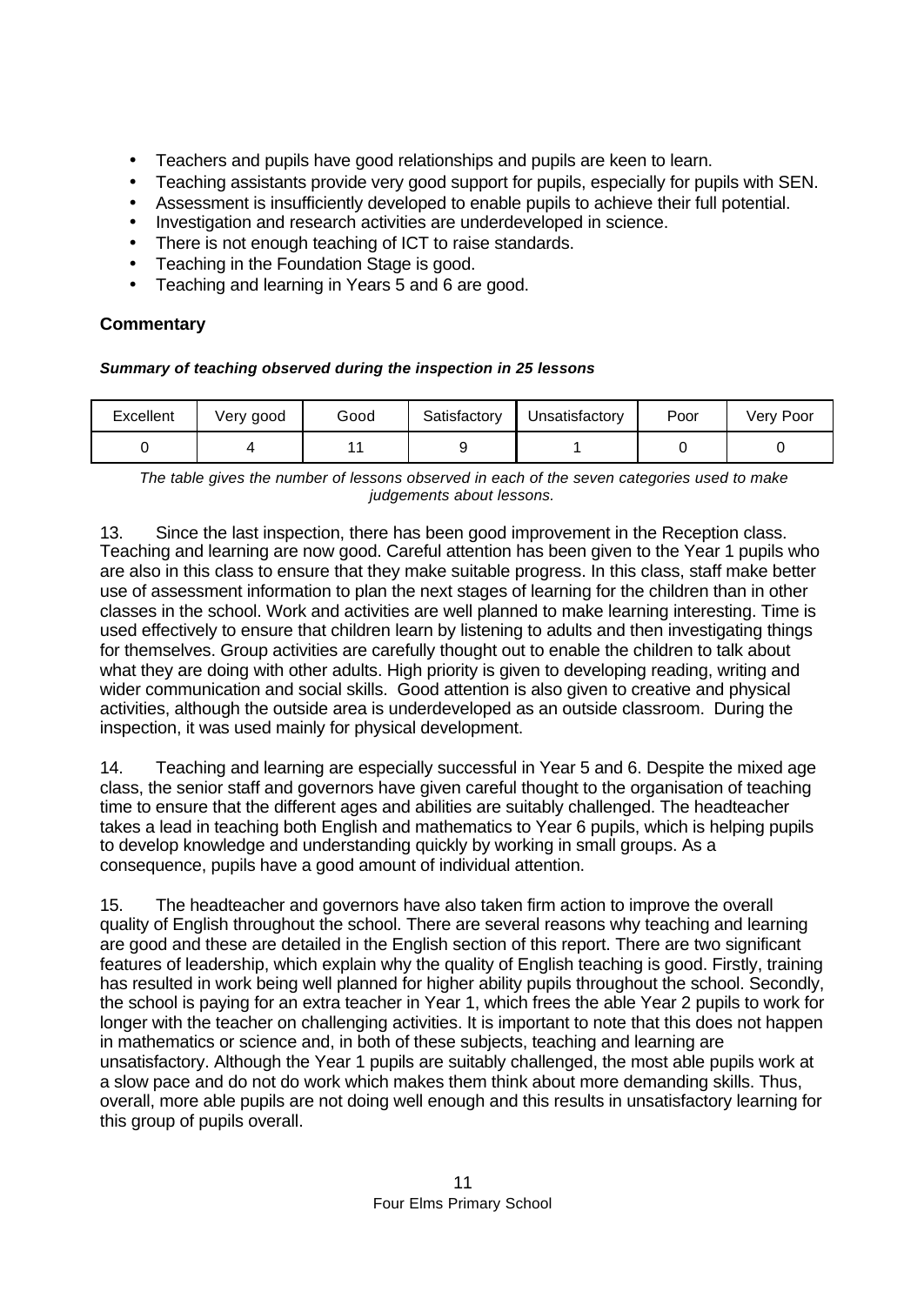16. Opportunities for pupils with SEN are consistently very good throughout the school. There is a strong emphasis on developing literacy skills due to work being well planned and every pupil is clear about how to make progress. Teaching assistants work very closely with teachers and they are skilled at helping pupils to master new skills and knowledge. They also enable pupils to repeat activities in different ways so that they really understand them. They are especially successful in developing pupils' reading and spelling skills.

17. In all classes, pupils are mostly very keen to learn. Only a few pupils in Year 2 act inappropriately, which can sometimes slow down the learning of others in the class. Teachers usually insist on high standards of behaviour, but occasionally they are not firm enough about setting the boundaries about what is expected. Since 1998, there has been satisfactory improvement in encouraging pupils to learn how to work independently. This is most successful in ICT activities, where pupils show very good concentration and make many decisions for themselves. However, overall, there is insufficient direct teaching of ICT skills, which slows down pupils' learning. Further details can be found in the ICT section of this report. Within science, pupils are keen to try things for themselves, but until recently, experiments and investigations have been demonstrated too much by teachers and this does not allow pupils to think for themselves.

18. The school has identified the need to improve how assessment information can be used to help teachers to plan challenging lessons for pupils. Overall, there is too much inconsistency in how this works, which is unsatisfactory. Samples of pupils' work show that teachers are getting better at marking work, so that comments offer some suggestions about how to develop and improve pieces of work. However, this tends to be more successful in English in Year 5 and 6, than in other year groups and subjects. Pupils are not regularly involved in helping to assess their own work in mathematics and science although some good examples of target setting are clearly evident in English. Here the headteacher tracks pupils' progress from year to year, but class teachers do not have enough awareness of this information to plan challenging lessons for all pupils. More significantly, tracking is not done frequently enough to ensure that targets for individuals can be modified to ensure accurate challenges throughout the year.

# **The curriculum**

The curriculum is satisfactory overall. It is adequately planned and provides good opportunities for pupils' learning to be enriched by a variety of extra-curricular activities. It is best in the Foundation Stage. Accommodation is satisfactory overall, with significant strengths for children in the Reception class. Staffing is good. Resources are satisfactory.

# **Main strengths and weaknesses**

- **·** The school is not fully successful in meeting the needs of higher ability pupils.
- **·** Opportunities for enriching the curriculum are good.
- **·** Pupils have good opportunities to participate in many sports.
- Provision for SEN is very good.
- **·** The quality of the accommodation is very variable.

# **Commentary**

19. Most pupils have equal access to the curriculum. However, some aspects of gymnastics and ICT are limited due to shortcomings in the school's accommodation and resources for the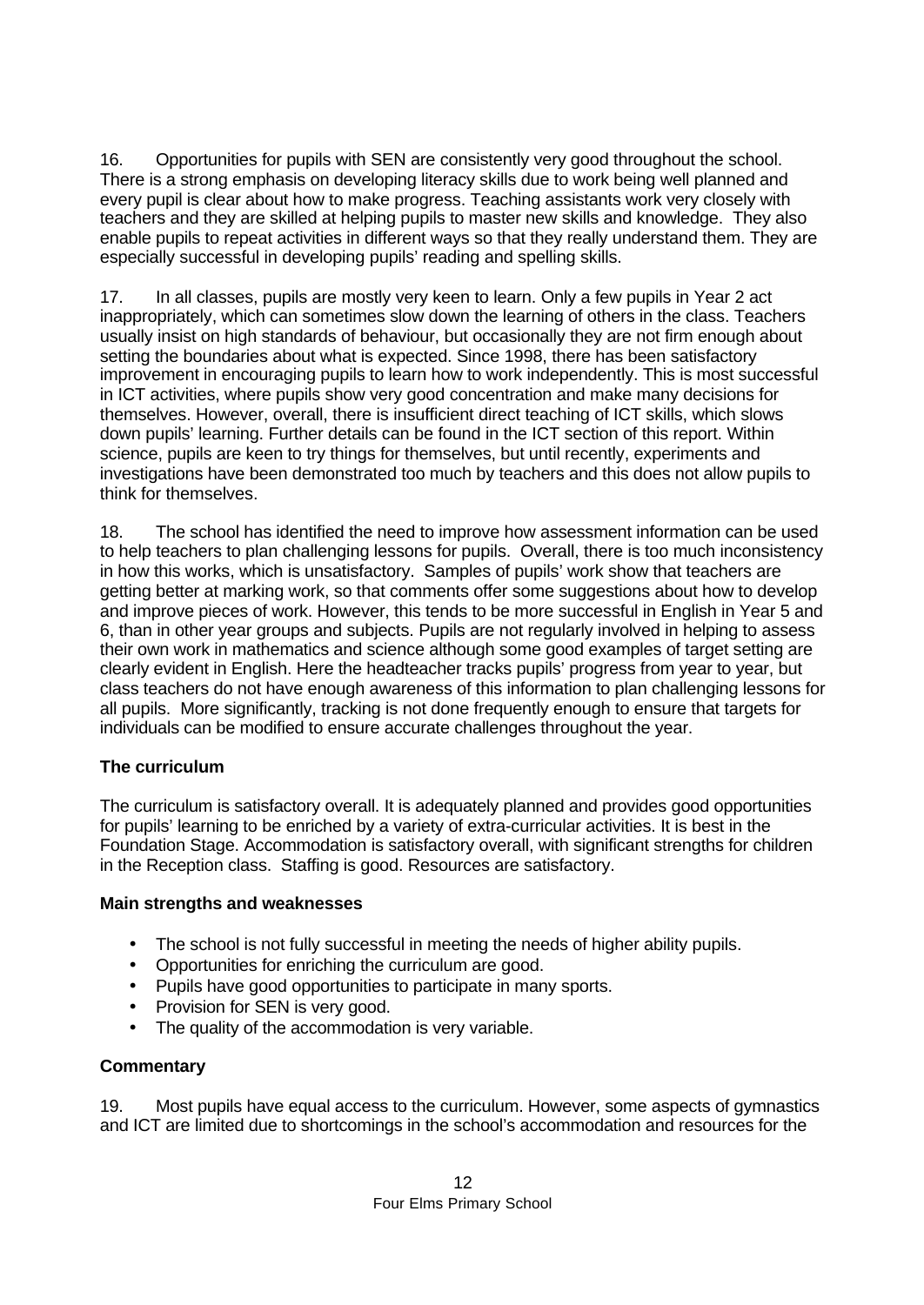subject. Issues from the previous inspection concerning curricular opportunities and lack of schemes of work in some subjects have been fully rectified.

20. Children in the Reception class follow a broad and balanced curriculum that meets all children's learning needs and ensures a good start to their education. In Years 1 and 2, the curriculum for this mixed age class is not always challenging enough for the higher ability pupils. Elsewhere in the school, the daily curriculum is satisfactory.

21. The school is most successful in adapting the curriculum to take account of pupils with SEN, especially relating to work planned to help them to improve their English and mathematical skills. Moreover, these pupils receive very good curriculum support from skilled teaching assistants and are included in all aspects of the school.

22. Teachers make good links between different subjects, especially through literacy and numeracy, as these skills are taught in other subjects such as DT, geography and science. Some elements of control technology are limited due to a lack of resources. The school has an interesting range of extra activities, which help pupils to widen their learning. Teachers are mostly experienced and well qualified to teach in the primary area of education and there are a good number of support staff. Extra staff provide specialist music and French lessons. There are a large number of sporting activities, particularly in Year 3 to 6, at local, county and national levels. Pupils visit one of the local grammar schools for gymnastics sessions to compensate in part for the lack of resources in the school. Support for learning outside the school day include a residential visit by the older pupils in the summer term and links with other several schools. The curriculum is also enhanced by participation in the arts involving the visit of a steel band and puppetry and drama clubs. Good use is also made of visitors to the school, for example, the grandparents' afternoon tea during the inspection which was organised to coincide with Class 1's work on *Little Red Riding Hood*.

23. The school's accommodation is satisfactory overall. It is of very high quality in the Reception area, where children have direct access to their own enclosed, partly covered, outside area. Large climbing and balancing apparatus are also available and are used well by Reception and infant children. Considerable money has been spent to provide a covered area. This is a good initiative, as it allows the Reception class to have their full curriculum throughout the year. The main building is clean, bright and well maintained and all staff work hard to create and sustain a warm, welcoming environment. There is a large, central activity area, which is well used for group activities and a computer suite. However, the school only has the use of a church hall for PE lessons and this is unsatisfactory for gymnastics.

#### **Care, guidance and support**

The provision for all pupils' care, welfare, health and safety is good. The provision of support, advice and guidance based on monitoring of pupils' achievement is satisfactory. Pupils have good opportunities to air their views on the school.

# **Main strengths and weaknesses**

- Staff are caring and there is good attention to the health and safety of pupils.
- There are very good arrangements to help children to settle into school.
- The involvement of pupils in the school's work and development is good.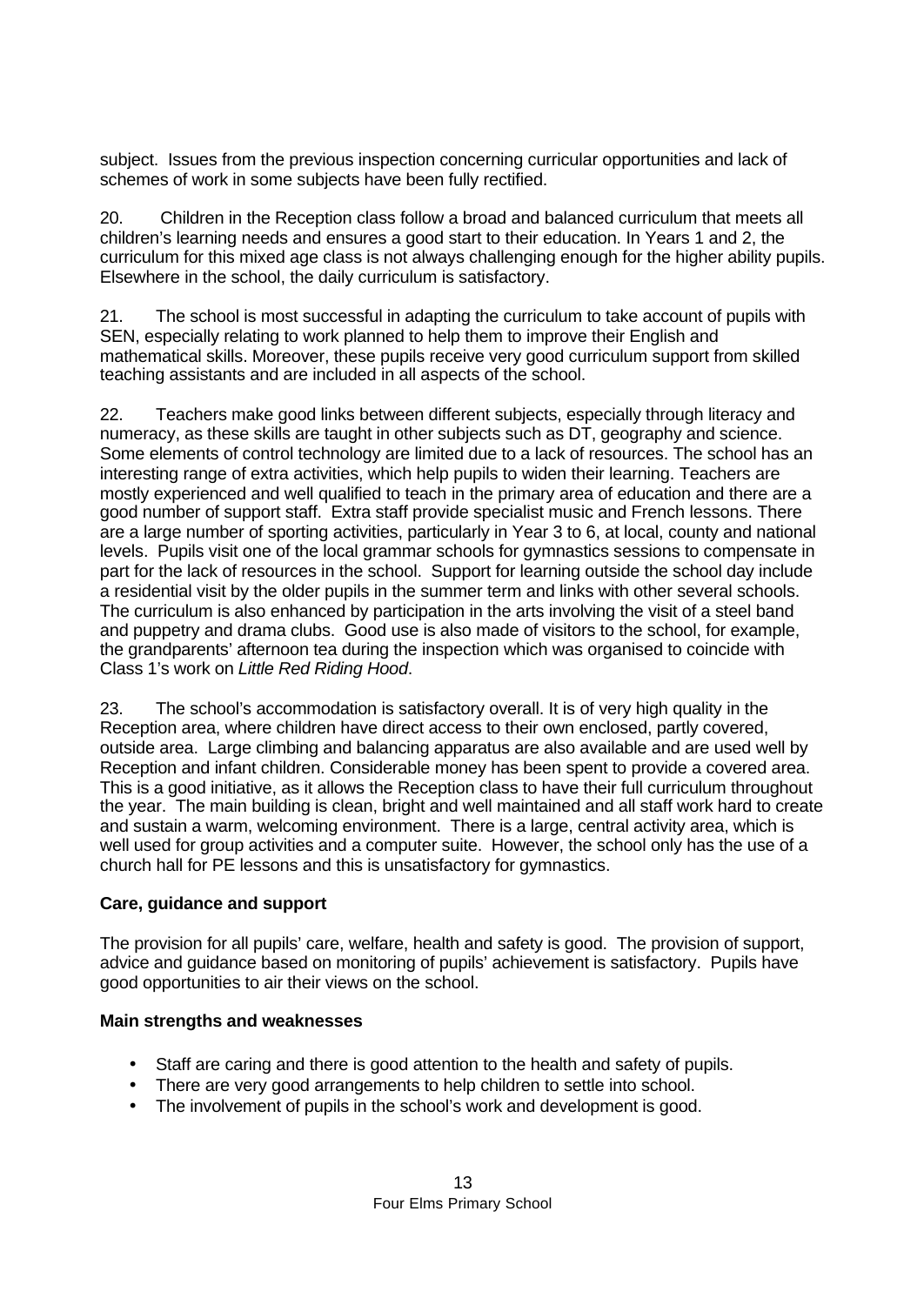• Procedures for monitoring pupils' personal development are good, but monitoring of academic development is not rigorous enough.

## **Commentary**

24. The school has a rigorous approach to health and safety overall. Regular checks are made of all equipment in the school. There are good arrangements for the provision of first aid and appropriate provision made for pupils who are unwell. Staff are kept informed of individual children's specific medical needs. Procedures for child protection are good. For example, time is allocated at the beginning of each staff meeting for staff to share any concerns, which are then closely monitored.

25. Induction arrangements for pupils entering the school are very good. As a result; children quickly settle and grow in confidence. Staff visit the local pre-school facilities and meet all the parents and children before admission. In addition, parents and children have the opportunity to visit the school and to meet staff and pupils. Parents are confident with the arrangements and speak highly of the support given to their children.

26. Relationships are good. Staff know their pupils very well and are well aware of their individual needs. They provide good role models for pupils, which has a positive impact on behaviour. Procedures for monitoring pupils' personal progress are clear, and this helps the development of pupils' self esteem. However, although simple systems are in place to track pupils' academic progress, these are not used rigorously enough to ensure that all pupils make consistently good progress. Monitoring of pupils' personal development is especially successful in the Foundation Stage, where informal notes help to form a big picture of the progress that individuals make during the term. Staff meet together at the end of each year to talk about children's progress and information is passed among staff as pupils move through the school. Pupils note that staff are always available should they need support or advice and they feel well supported. There are good opportunities for pupils to offer their opinions through the active school's council. Pupils are confident that their views are taken into account and that they have an impact on school life. For example, they are keen for the library to improve and this is being acted upon by the parents' association.

# **Partnership with parents, other schools and the community**

There is a good partnership between the school and parents. There are good links with the local community. The links with other schools and early year's providers are good.

#### **Main strengths and weaknesses**

- Links with parents are good and show good improvement since the last inspection.
- Parents work closely with pupils and staff in improving the school.
- There are effective links with local schools and the wider community.

#### **Commentary**

27. Since 1998, the school has made good progress in improving links with parents. Parents feel that the school is more open and staff more approachable. They especially like the way in which newsletters keep them informed about school life and pupils' achievements. General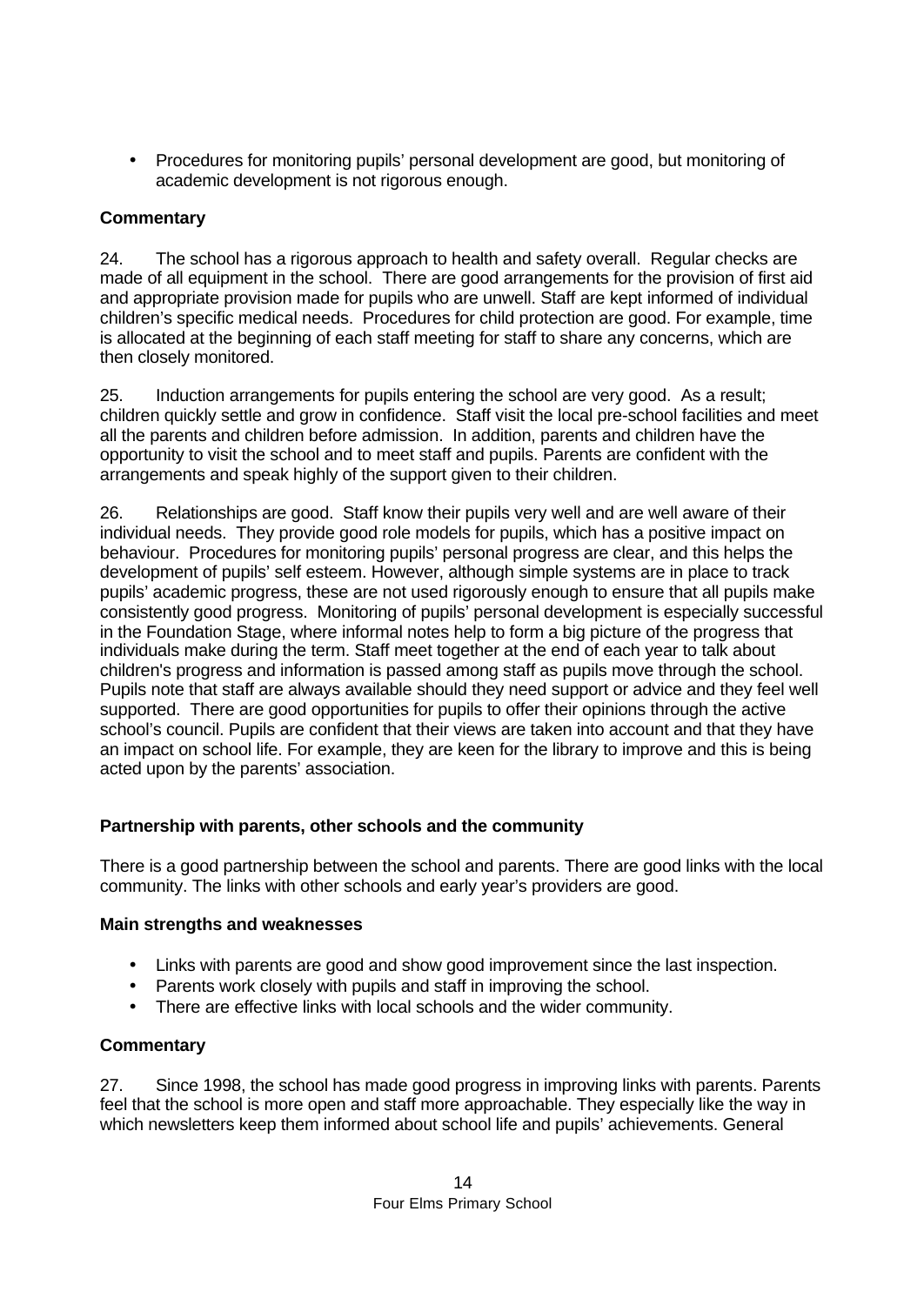communication is good. Parents are involved in giving their ideas and views about the schools improvement plan. This has been especially successful in planning a new homework policy, where a group of parents worked with teachers and governors to identify what they felt would be useful and practical in a busy week. As a result, the provision for the most able is being improved, with plenty of opportunities for them to do special project activities.

28. Parents are very supportive of the school and happy with the care and education it provides. The parents' association is very active and not only raises funds but helps pupils in the school council to work on special projects. For example, pupils designed the decoration to improve the pupils' toilets and parent volunteers worked with the pupils to paint the rooms. Parents of pupils with SEN have good links with the school. Nearly all parents are involved in the planning and reviewing of their child's targets and education plans. There is good contact with staff responsible for SEN both in the local secondary schools and cluster of primary schools. Parents are kept well informed about their children's progress.

29. The local community plays an important part in widening learning opportunities through links with the carnival float event, the village pantomime and with the Evergreens (Age Concern Organisation). The school is working well to develop contact with a multicultural school in Croydon and by linking with an African school. Spiritual development is aided by working with the parish church. There are also strong links with other local schools to extend training and learning opportunities, particularly in sports and art activities.

# **LEADERSHIP AND MANAGEMENT**

The leadership and management of the school are good overall. The leadership of the headteacher is good. Management is satisfactory. Governance is good.

#### **Main strengths and weaknesses**

- The leadership and management of the headteacher give the school a clear direction.
- Governors make a strong contribution to the leadership and management of the school
- The leadership and management of the school's provision for pupils with SEN are good.
- The Foundation Stage is well led and managed.
- Staff development is strong.
- Financial management has strengths and weaknesses.
- The role of subject managers is underdeveloped.
- The school improvement plan is not sufficiently focused.
- The monitoring and use of performance data are not fully developed.

# **Commentary**

30. The headteacher has a clear vision for the improvement of the school. She has plainly identified weaknesses in achievement in Year 2 and taken firm steps to start to address them. This is the result of making good use of effective self evaluation. The headteacher provides a strong role model for other staff in her leadership and management and in the quality of her teaching. There is a strong team spirit in the school and staff work well together. This is in spite of the facts that there has been a high turnover of teaching staff and the school does not have formal procedures for the induction of new staff. Other members of staff with management responsibilities support the headteacher appropriately. The members of the senior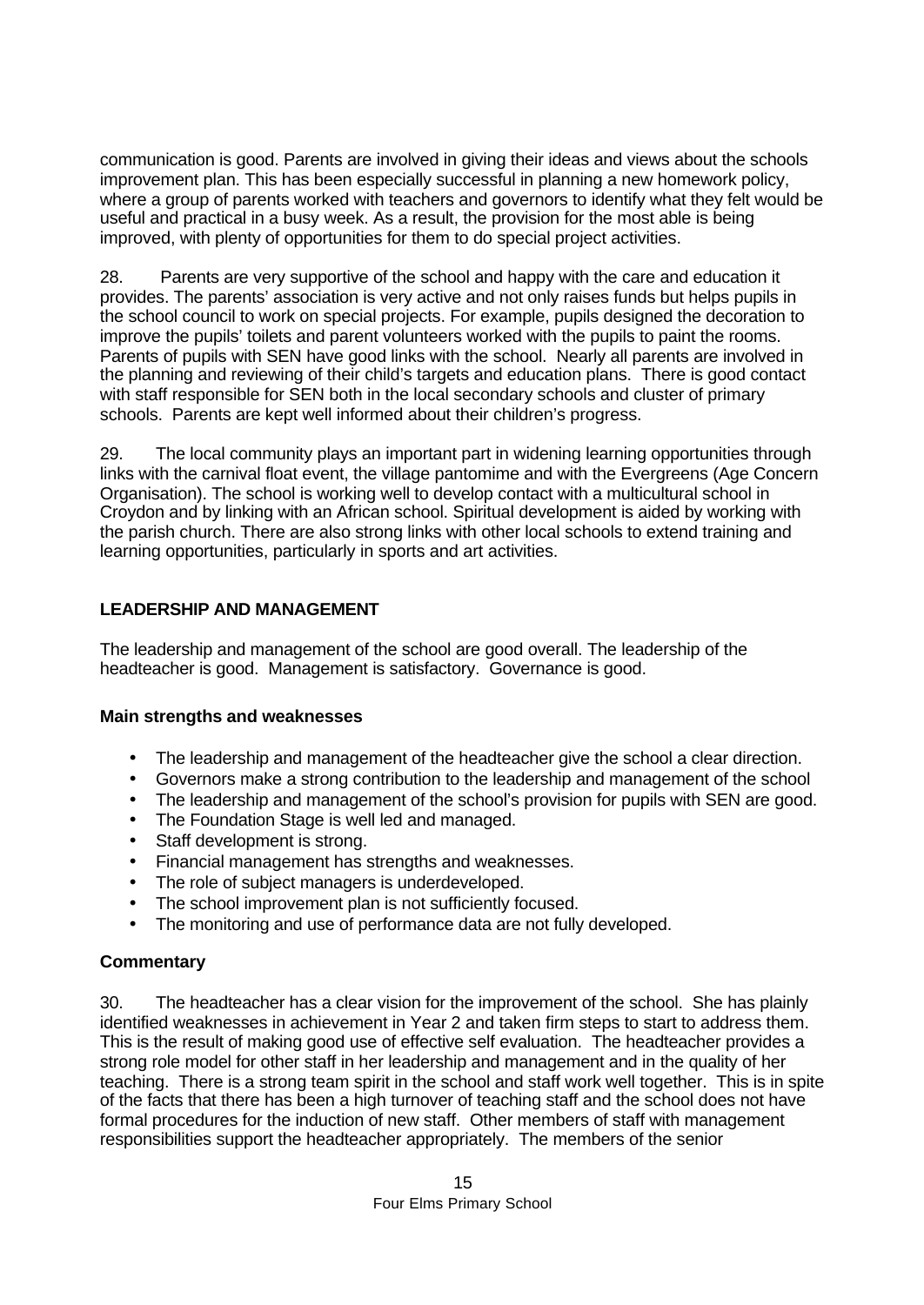management team are relatively new appointments to the school and the role of this team has not, therefore, been fully established. The senior management team has met to consider issues such as raising standards. However, it has no terms of reference as yet and training in the role is planned for its new members. The school is fully and successfully committed to including all pupils in its work. However, equality of opportunity is unsatisfactory as some pupils, particularly the more able, do not reach their full potential.

31. The governors are enthusiastic and very committed to the school. They have a clear understanding of the school's strengths and weaknesses. They gain this through a variety of appropriate procedures including focused visits to classrooms and reports from staff. The governors use this knowledge well. They contribute to the school improvement plan at its earliest stage and thus help to develop the school. The knowledge that they have of the school also enables the governors to act as effective critical friends. They have, for example, questioned, and been reassured about, the validity of appointing a specialist teacher of French.

32. The school has a comprehensive staff development programme. Within the last year, training has, for example, taken place in writing, art, gymnastics and assessment. Performance management is well established and successfully supports the school's priorities. This is evident in the way that the general development of the role of subject co-ordinator has been linked to this process. Furthermore, identification of strengths and weaknesses in the expertise of staff has led to the appointment of a specialist music teacher.

33. The leadership and management of subject co-ordinators are satisfactory. Most have suitable action plans for the improvement of their subjects and have had training in undertaking the role of co-ordinator. However, although they have carried out direct observation of teaching and learning, this is still an area of weakness. Most co-ordinators lack confidence in this aspect of their role. Few of the observations undertaken identify points for improvement although strengths are recognised. This means that the work is not improving teaching and learning and is not, therefore, driving standards up. It also means that co-ordinators do not have a clear view of standards in their subjects in most cases. Particular strengths include the good leadership and management of the Foundation Stage, which reflects the school's success in making good improvement in all of the issues identified in 1998. In English, strong leadership is leading to good achievement and, most significantly, in improving standards in Year 2.

34. The leadership and management for the provision of SEN are good. The co-ordinator, who is experienced and well qualified, has recently been appointed, and is responsible for all SEN, including administration. The work of learning support assistants is carefully planned. Management of assessment systems are good and use of funding and monitoring of staff are resulting in good achievement by this group of pupils.

35. The school improvement plan covers an appropriate period. It is well related to the aims of the school, includes a contribution from parents and is carefully reviewed. It is very comprehensive and covers virtually all aspects of the school. However, it is very bulky and has no clear overview. This makes it difficult to access easily and it is by no means clear what the school's most important priorities for development are amongst so many.

36. The school is developing its analysis and use of performance data. The end of Year 6 national test results in mathematics have been examined in detail and strengths and weaknesses in the pupils' performance noted for action. However, these procedures have not been applied to English and science. The school is also developing systems to track the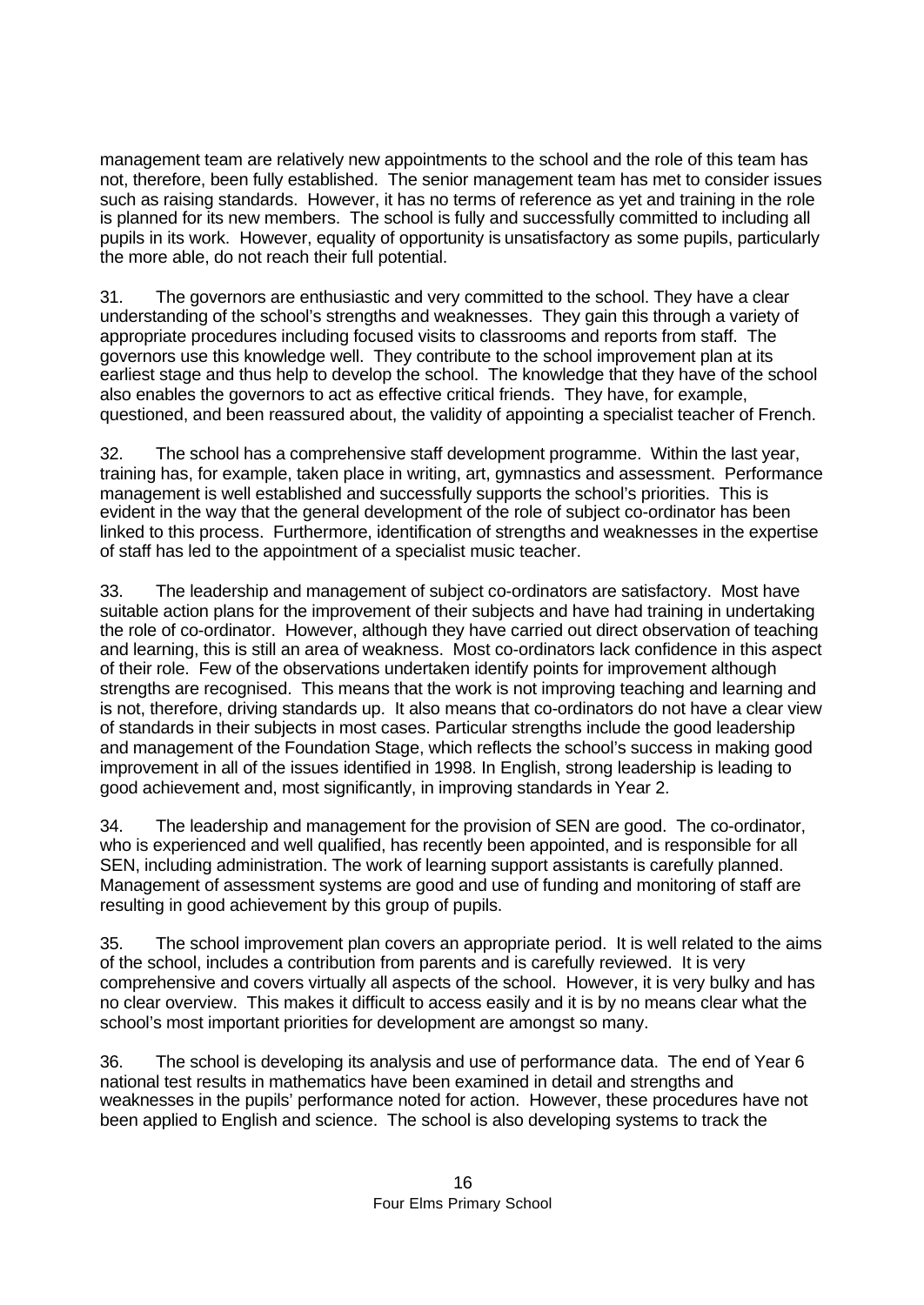performance of individuals and groups of pupils, although these are not rigorous enough to enable all pupils to achieve very high standards in all subjects.

#### **Financial information for the year April 2002 to March 2003**

| Income and expenditure $(E)$ |         | Balances (£)                        |        |  |
|------------------------------|---------|-------------------------------------|--------|--|
| Total income                 | 344.830 | Balance from previous year          | 37,252 |  |
| Total expenditure            | 292.891 | Balance carried forward to the next | 51,939 |  |
|                              |         | vear                                |        |  |
| Expenditure per pupil        | 2763    |                                     |        |  |

37. Finances are managed efficiently and governors understand the importance of using funding to raise standards. Budget planning and monitoring procedures are prudent and rigorous. Planning is linked to the educational priorities in the school improvement plan and governors receive regular information, which allows them to monitor spending. The members of the finance committee use their expertise to forecast likely budget scenarios for some years ahead. Financial reserves, at about seven per cent, are slightly above recommended levels. It is planned to take account of additional staffing costs and further development of ICT resources in the next year. Spending is not compared with that of similar schools and the governors do not have a clear statement of how they ensure that the school gets best value for money.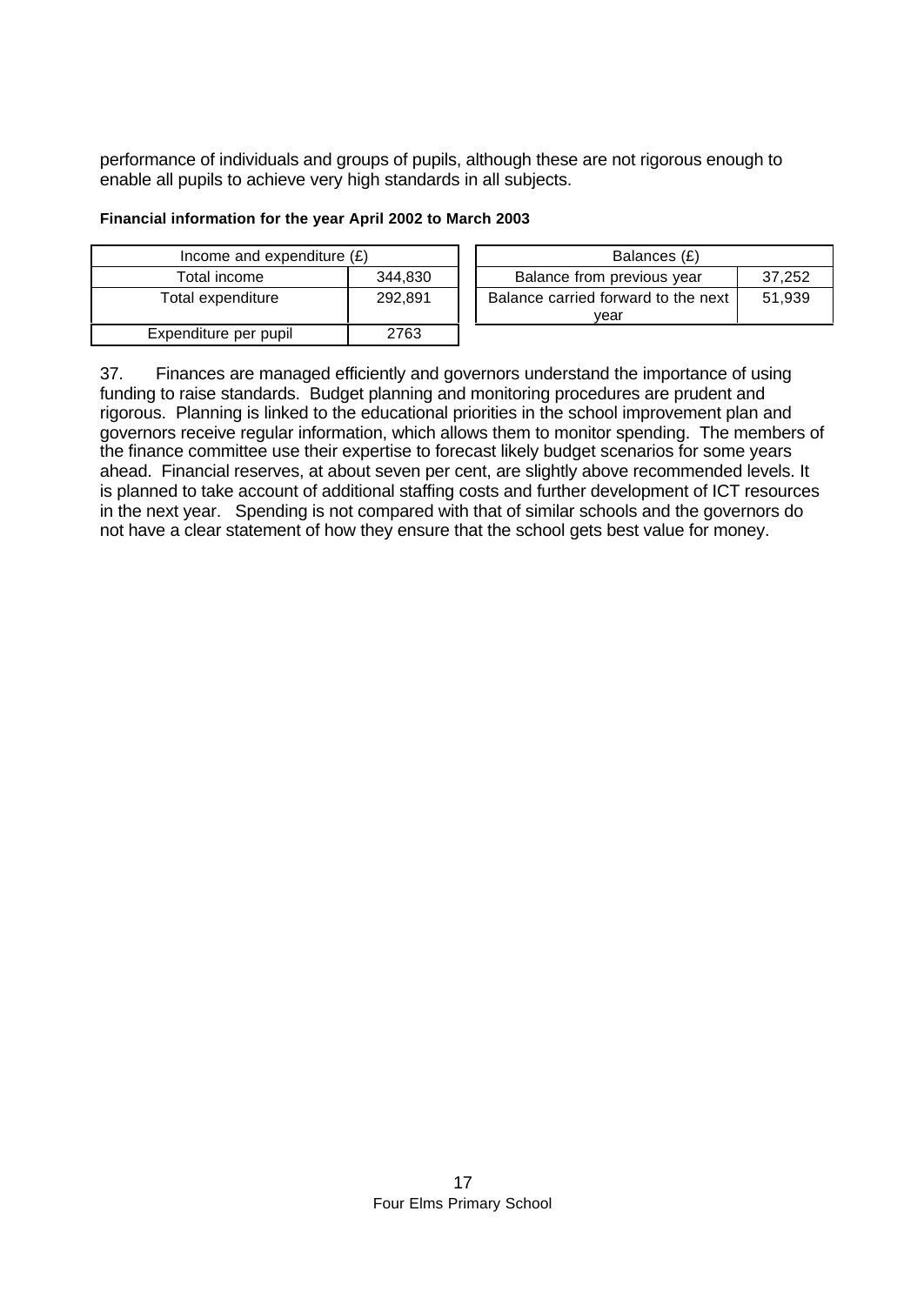# **PART C: THE QUALITY OF EDUCATION IN AREAS OF LEARNING AND SUBJECTS**

# **AREAS OF LEARNING IN THE FOUNDATION STAGE**

Provision in the Foundation Stage is **good**.

38. There are very good induction arrangements for introducing children to school and this means that they all quickly get used to their daily routines. Attainment on entry to the Reception class is average, overall. All children achieve well, including those of higher ability and those with SEN. Most achieve the goals children are expected to reach by the end of Reception in the six areas of learning by the time they enter Year 1 and some work within Level 1 of the National Curriculum.

39. Since the last inspection, there has been good improvement, which reflects the good overall leadership for this part of the school. The quality of teaching and learning observed was overall, good and was supported by the very good accommodation, both of which have developed since the last inspection. Lessons are well-planned and detailed records of children's individual development and progress are kept and used well to plan future lessons. These records are also used to identify children who need extra help or those of higher ability. There is a wide range of activities and children are beginning to select tasks for themselves for part of the day.

# **Personal, Social and Emotional Development**

Provision in personal, social and emotional development is **good.**

#### **Main Strengths and weaknesses**

- **·** Children achieve well due to careful attention to this aspect of learning.
- **·** Personal, social and emotional development are evident in all areas of learning.
- **·** All staff act as very good role models for children's personal and social development.

40. The quality of teaching and learning in this area of learning is good and all children achieve well. Good emphasis is given to children's personal, social and emotional development through all aspects of the school, for example, when they eat their packed lunches in their own classroom to develop social skills. The routines established in the classroom and reception areas help children to feel secure and begin to develop independence like in their 'peg choice' activities. They quickly learn to share equipment and to listen when others are speaking. Relationships between children and adult staff are very good and all adults provide very positive examples of how to behave. Children are generally attentive and very well behaved; they are growing in confidence and in their ability to cooperate with others. Almost all children are on course to meet the goals children are expected to reach by the end of Reception.

# **Communication, Language and Literacy**

Provision in communication, language and literacy is **good.**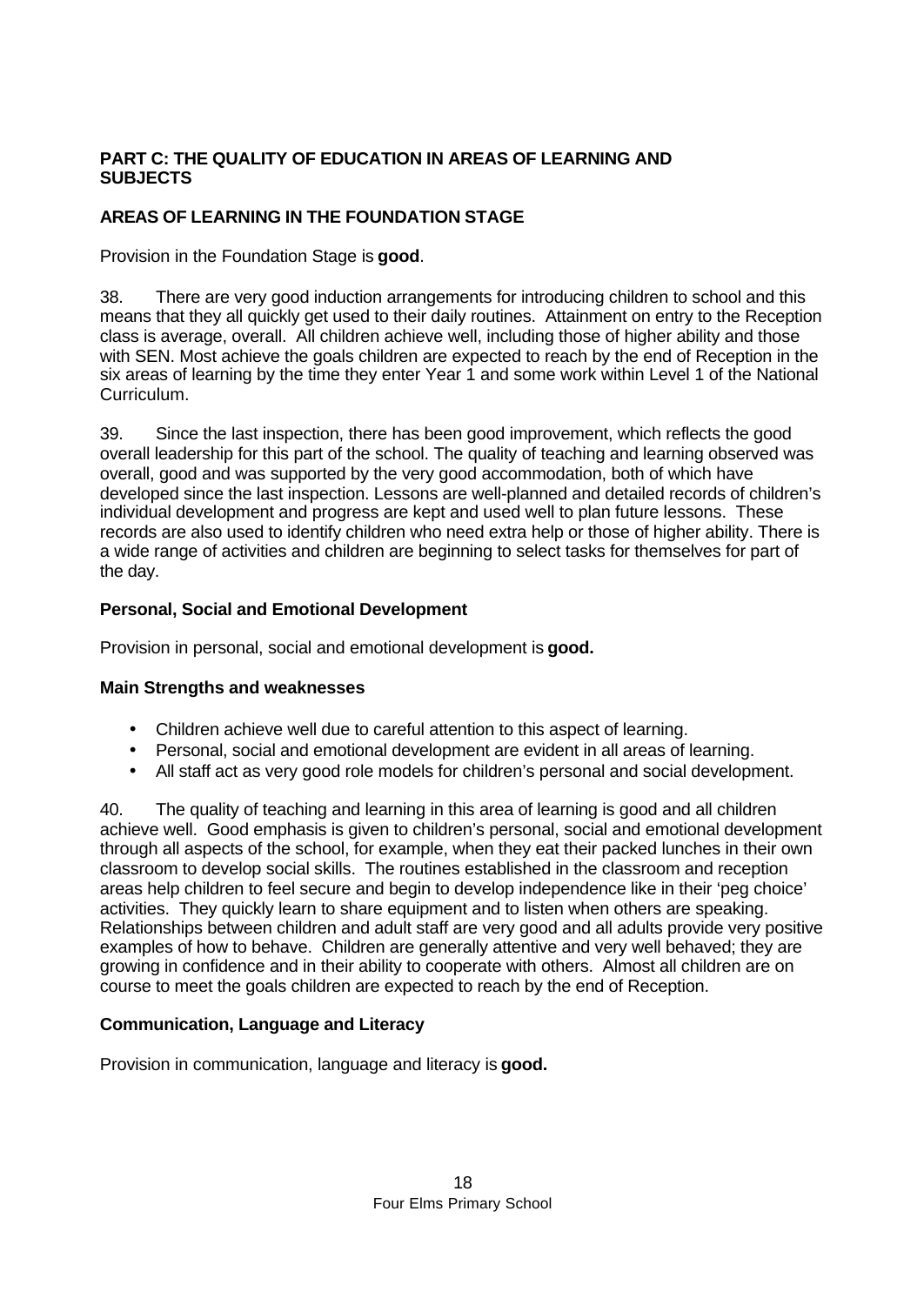## **Main strengths and weaknesses**

- **·** Children achieve well.
- **·** There is a strong emphasis on basic communication skills.

41. Almost all children are on course to meet the goals children are expected to reach by the end of Reception in this area of learning by Year 1. Children make good progress in developing new skills in speaking, listening, reading and writing due to good teaching. Not all children are confident speakers when they arrive in school and staff, therefore, make every effort to engage them in conversation both in formal and informal situations. Good teaching makes effective use of literacy activities. For example, in one lesson, the teacher used a 'big book' to find out if children all recognised and understood the 'e' sound and most of them could. Nearly all children read the title on the front cover and understand the difference between the author and illustrator. A few predict the story content of the 'big book'. Children act out stories, which improves their speaking skills. They write regularly and are already learning simple joined handwriting skills.

# **Mathematical development**

Provision in mathematical development is **satisfactory**

# **Main strengths and weaknesses**

- **·** There is a strong emphasis on basic number skills.
- **·** Teaching and learning are sometimes too formal.
- **·** Children's ability to use their counting knowledge is relatively under developed to solve practical problems.

42. The quality of teaching and learning is satisfactory and all children achieve satisfactorily in number, shape, space and measurement activities. They learn and enjoy a number of rhymes and develop a growing range of mathematical vocabulary. All mathematical activities are planned well to enable children to develop their numeracy skills. Most children count to ten and beyond but their ability to solve practical problems is still under-developed. This was seen when some higher ability children spontaneously counted to 29, but were then stuck in counting and estimating beyond this number. Here, there were missed opportunities to use this as a teaching and learning point to challenge the most able learners. There is a tendency for teachers to over direct pupils, which does not allow them to find out things for themselves, as evident when children were sorting cubes, spheres and cuboids. Nearly all children are on course to meet the goals children are expected to reach by the end of Reception. A few will be working on the National Curriculum.

# **Knowledge and Understanding of the World**

43. A scrutiny and analysis of planning and displays and observation of 'Grandparents' Afternoon' indicate that nearly all pupils will reach at least average standards and achieve well. No judgement was made about the quality of teaching and learning. The outdoor and indoor areas provide a stimulating environment, throughout the year, to ensure that children's natural curiosity is satisfied. In a short observation, grandparents were invited into the Reception classroom for tea and to talk to children about their own early lives and school days. The session was very well attended and organised to link with the class literacy topic of 'Little Red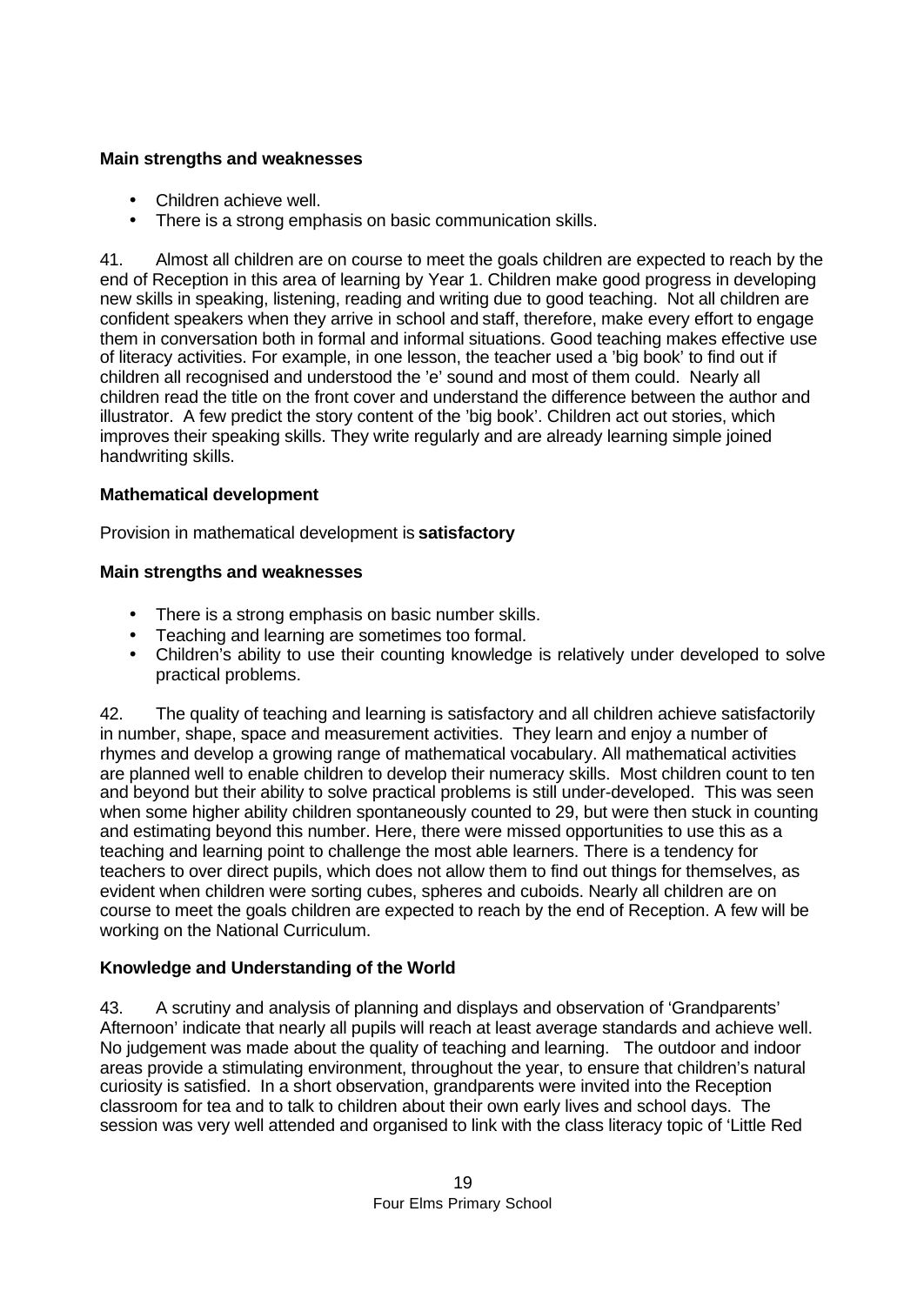Riding Hood'. Children use a wide variety of bricks and kits in their construction work to explore and create models. Computers are used frequently and children's ability is at least average, when supported by adults. Children's awareness of religious and cultural traditions is developed through special seasonal festivals and attendance in some whole school assemblies.

# **Physical development**

44. Observations of outdoor and classroom activities and a scrutiny of the wide range of apparatus and equipment indicate at least average attainment by the majority of children. The children have the use of a well-planned enclosed area for large wheeled toys, which is also partly covered so that it can be used throughout the year. Children also use the infant playground and have the use of fixed, large climbing and balancing apparatus. These resources were observed to be well used during playtimes and free activity periods. Some children were also observed catching and throwing small balls in a competent manner. Children are provided with a good range of experiences to help develop their finer manipulative skills for example, jigsaw and construction activities and the opportunity to paint and cut a variety of materials. No judgement was made on the quality of teaching and learning.

# **Creative Development**

Provision for creative development is **good.**

## **Strengths and weaknesses**

- **·** A wide range of activities and resources provided to stimulate children's imaginations.
- **·** Children are beginning to develop the ability to select their activities and they achieve well.

45. All children are reaching at least average standards in their creative development due to good teaching and the provision of a wide range of activities to stimulate their imaginations. This results in good achievement by Year 1. Children choose activities for themselves and staff participate in active role-play to encourage children to use their imaginations. However, a significant proportion of children have not yet developed the confidence to participate in independent role-play. Evidence from wall and table displays shows examples of exploration of colour and the encouragement for children to use a variety of colours and media in their creative work. Although the Reception children had only been introduced to the self initiated 'peg' creative activities for just over a week, all chose their activities sensibly and remained on task for the entire session.

# **SUBJECTS IN KEY STAGES 1 and 2**

#### **ENGLISH**

Provision in English is **good.**

#### **Main strengths and weaknesses**

- Good teaching and learning lead to good achievement and very high standards,
- The subject is improving which reflects its good leadership.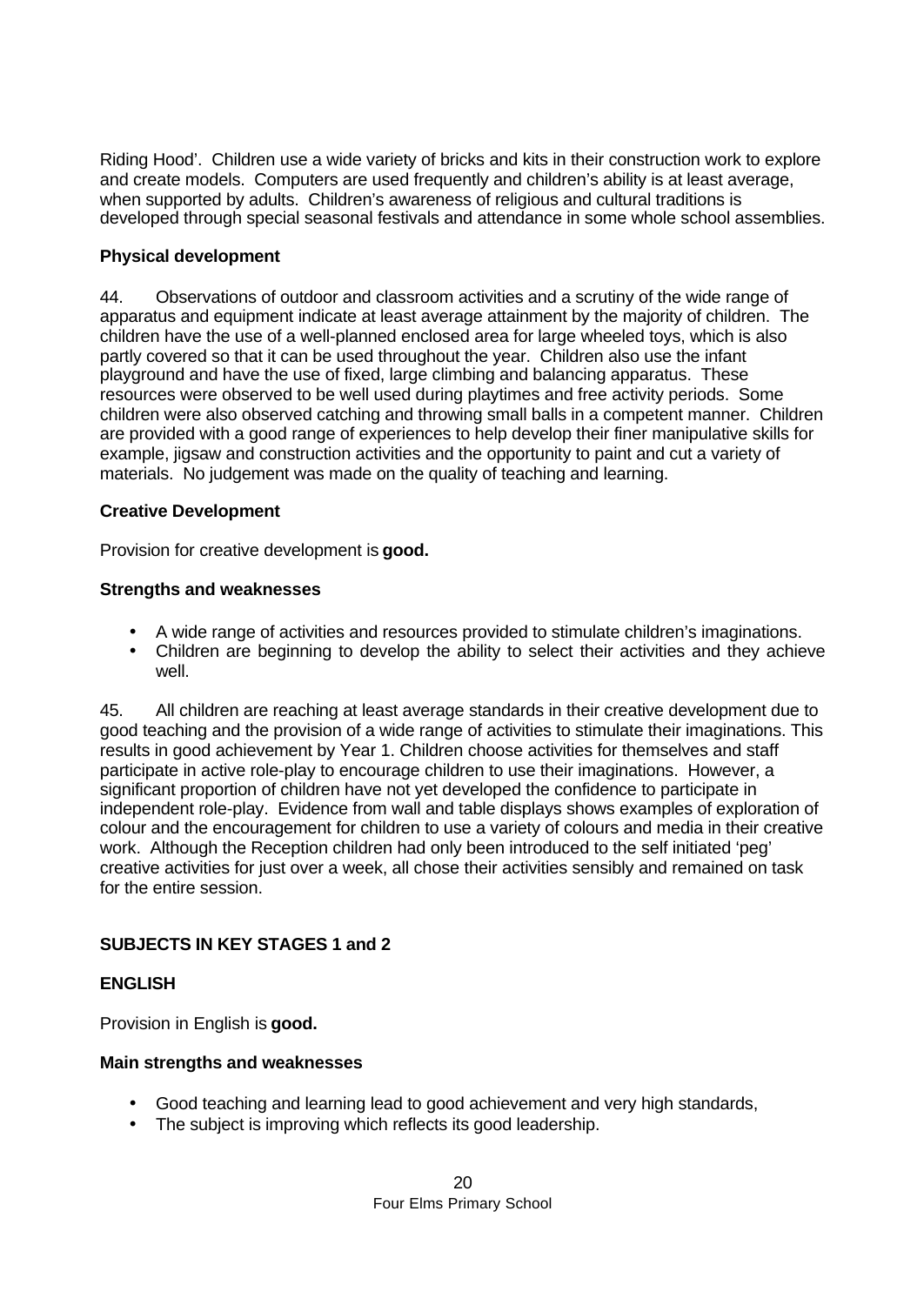- Teaching assistants provide very good support.
- Teachers' marking of pupils' work is improving, but is not of a consistently high standard.
- Tracking of pupils' progress during the term is not rigorous enough.
- Some books are rather outdated and worn.
- The development of literacy skills is planned for and used well in other subjects.

# **Commentary**

46. Standards by Year 2 and Year 6 are currently well above average in speaking, listening, reading and writing. This represents good overall achievement for pupils as they move through the school. The very high standards by Year 6 have been maintained since 2000 and show very good progress since the school was last inspected in 1998, when standards were reported as average. The school has made rapid recent improvement in Year 2, especially in increasing the amount of higher level 3 work in the class. Achievement is good by Years 2 and 6.

47. Good achievement is a direct result of good teaching and learning throughout the school. Teaching ranges from very good to satisfactory. It is best in Years 2, 5 and 6, where expectations and challenges for the most able are very high. Overall, teachers have good subject knowledge and help pupils to learn many new skills successfully.

48. Pupils have regular opportunities to read and pupils with SEN receive very good support and are included successfully in all lessons. One of the strengths of teaching is the way in which pupils learn about punctuation in texts by reading them aloud with adults. For example, in Year 2, pupils read a simple play about Sleeping Beauty as one of their guided reading activities. During this time, pupils learned about speech marks and how to read bringing each character alive. Following this, they read and acted the book to the rest of the class, which also helped pupils to gain confidence and develop speaking and listening skills. In Year 2, the behaviour of one or two pupils can disrupt otherwise good learning opportunities. Reading and speaking skills continue to progress through to Year 6, with pupils reading with accuracy. They know about a good range of different authors, such as Tolkien and Lisa Daniels. Within lessons, pupils are helped to understand about how to infer and deduct ideas from texts. In a very good lesson, pupils confidently compared five texts and talked about the five elements of stories, including opening, build up, the dilemma and how the author develops an exciting ending.

49. Pupils' learning is greatly enhanced by opportunities for them to think and learn independently and by working in pairs and groups. Throughout the school, teachers place a strong emphasis on developing pupils' vocabulary, as evident in the poetry work seen in Years 3 and 4, when pupils had to make word pictures on the theme of 'Through the Door'. This work demonstrated how the staff are seeking to widen pupils' use of adjectives and also to give very strong support to pupils with SEN, who had an opening door paper book to inspire them to develop their ideas. Pupils confidently grasp the idea of similes and make notes to support their writing.

50. Throughout the school there is a strong emphasis on developing spelling, which shows rigorous adherence to the National Literacy Strategy and good links to homework. Very good practice is just starting to raise pupils' achievement, which includes opportunities for pupils to identify errors from their own writing and add these and topic words to their own spelling lists. Equally, pupils with SEN make very effective use of ICT programs to help them with their spellings. Handwriting is very good in Years 1 and 2, where the emphasis on learning joined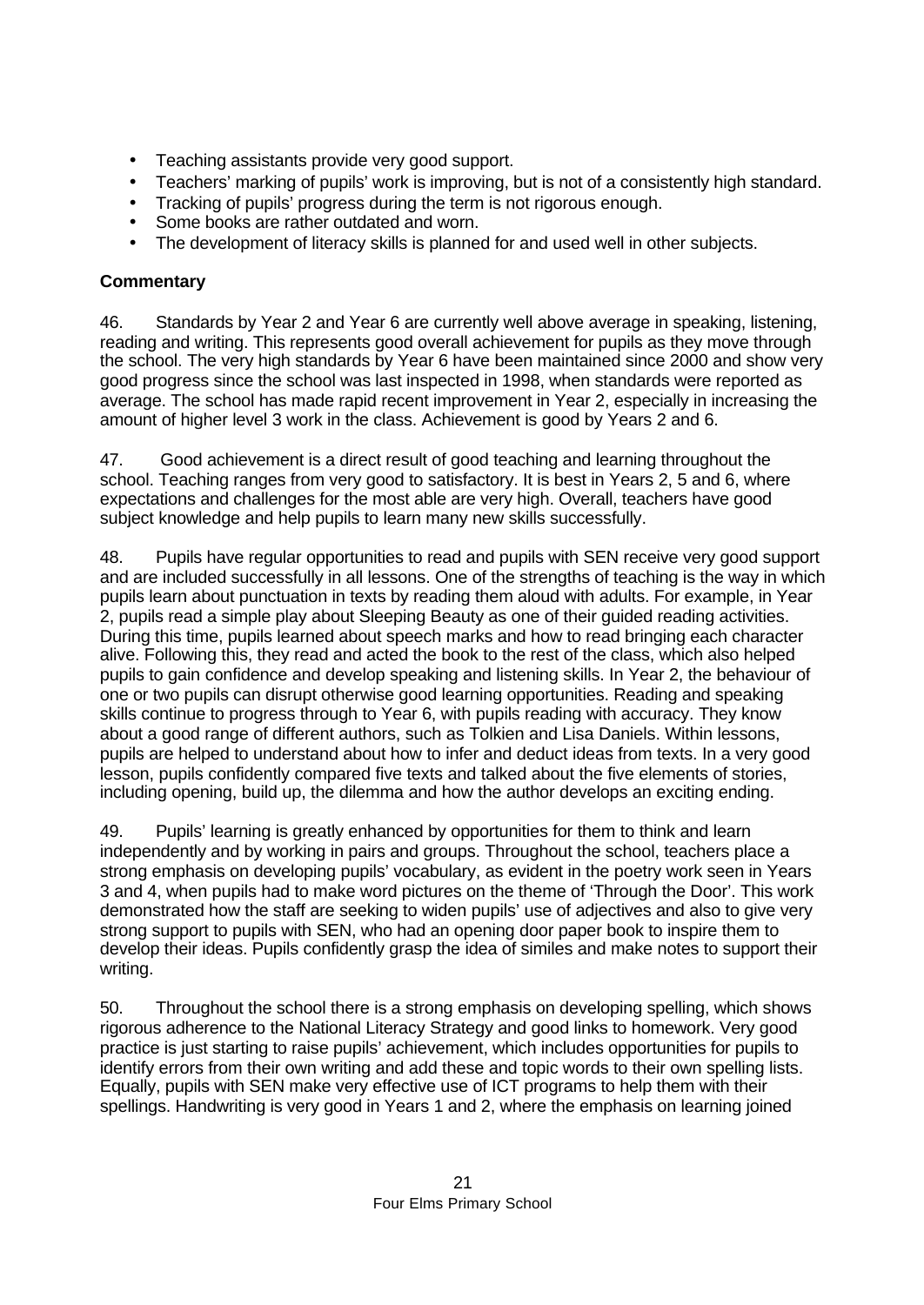writing is having results. Some pupils in other year groups did not have this firm start and their handwriting is not as neat.

51. There has been a major focus on helping pupils to write extended pieces of work. This is developing well, with some teachers marking pupils' work, so that they receive encouraging comments as well as clear pointers for development and improvement. However, this is best at the top end of the school and only just developing in other year groups. Pupils are encouraged to work hard and some have very clear targets for improvement, but these are not consistently evident in all books and some pupils do not know what their target is. Although the school is tracking pupils' progress every year, it is not evaluating this on a termly basis, despite often doing tests and sampling work. Consequently, targets for improvement are not adjusted enough to ensure that all teachers are clear about what they should expect from their pupils. Tracking of pupils' progress is not rigorous enough and this limits the school's ability to raise achievement from good to very good.

52. Good leadership is resulting in improvement in standards, especially by planning training to improve teachers' skills in developing writing. The headteacher takes Year 6 lessons on a regular basis and this acts as a very good role model to staff. There are sufficient resources. The Parents' Association is raising funds to improve the library, which is needed, as many books are worn and some reading scheme books are outdated.

#### **Language and literacy across the curriculum**

Pupils' literacy skills are well promoted in other subjects. For example, in history pupils read about characters in Ancient Egyptian and Greek history. In ICT, pupils research new topics and use word processing and Internet skills to make their own presentations. Very good use is made of the cassette recorder for listening to stories. In science, pupils enjoy drama activities to widen their learning. Pupils' spiritual and cultural development is greatly enhanced through English.

# **MATHEMATICS**

Provision in mathematics is overall **satisfactory**

# **Strengths and weaknesses**

- **·** Achievement in Year 2 is unsatisfactory.
- Pupils with SEN are supported very well.
- **·** Support by the headteacher and good teaching raises standards in Years 5 and 6.
- **·** Leadership and management of the subject are good
- **·** Assessment is not developed enough to improve standards.

# **Commentary**

53. Standards of achievement are above average in the current Year 6. This shows an improvement from the findings of the last inspection but is slightly lower than the 2003 national test results when the school's targets were exceeded. Pupils' achievement, which takes into account their capabilities and previous levels of attainment, is satisfactory overall.

54. In the current Year 2, standards are average. This judgement is in line with the previous inspection's findings and above last year's national test results. Standards were also below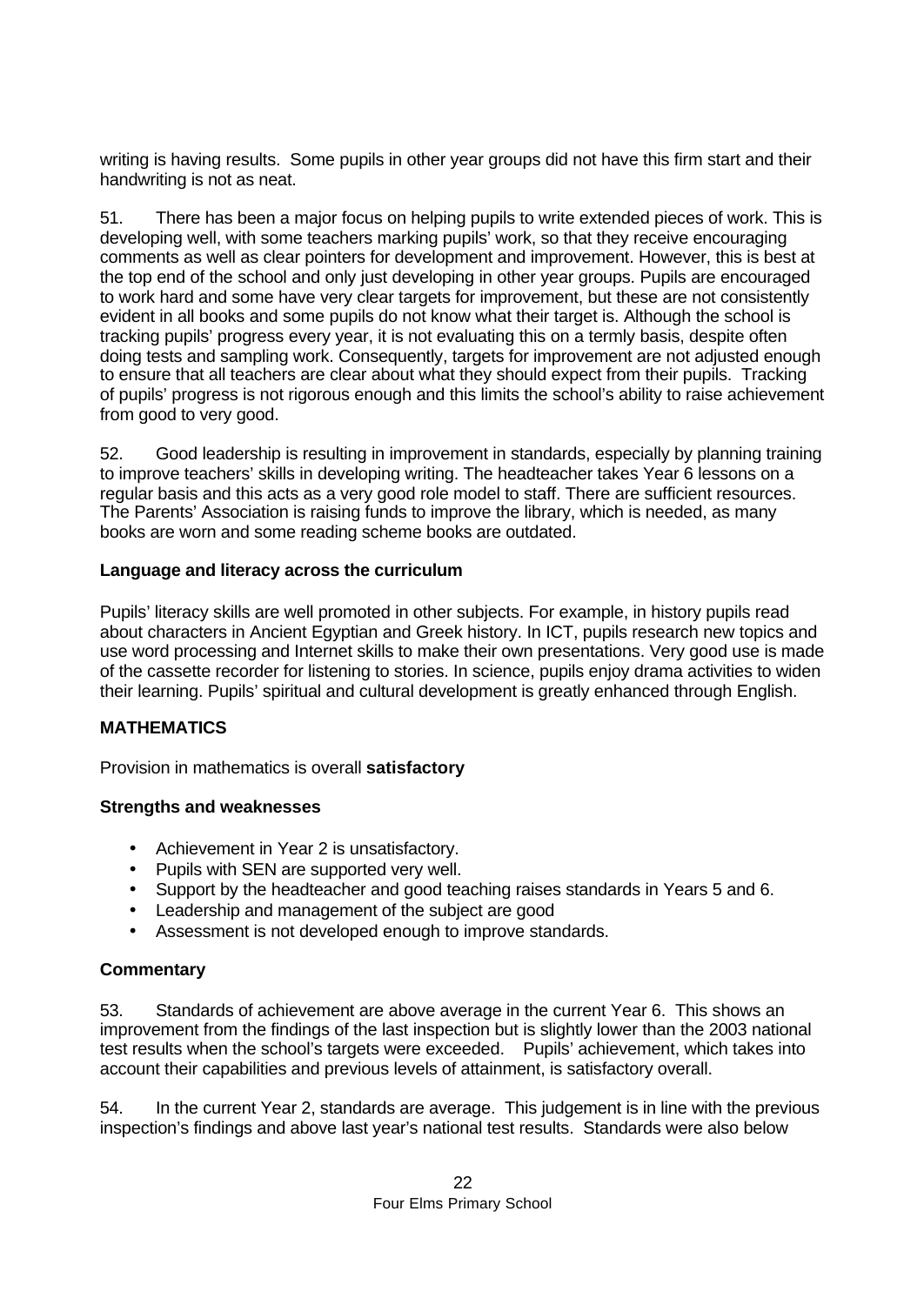average in comparison with similar schools. Pupils' achievement in lessons and over time is satisfactory in Year 1, but unsatisfactory for more able pupils in Year 2. There are no significant differences between the performance of boys and girls.

55. The quality of teaching and learning is satisfactory overall. The strongest teaching and learning observed was in Years 5 and 6. However, work is insufficiently challenging for higher ability pupils in Year 2, which leads to unsatisfactory learning and achievement. In the mixed Year 1 and 2 class, teaching and learning are challenging for Year 1 pupils. Most teachers use resources well to give pupils 'hands on' experiences of mathematics. In the Year 6 higher ability group observed, pupils were encouraged to use calculators to solve more difficult problems and to check their answers. This also indicated a good link with ICT. Year 3 pupils handled an assortment of three dimensional shapes to develop their recognition and understanding of edges, sides and vertices. There are missed opportunities to encourage pupils to write down their workings and talk about how to solve mathematical problems in different ways. Teachers do not often mark pupils' work in ways which show them how to improve.

56. In all the lessons seen, pupils who have SEN were given very good levels of support by teachers and support staff. Booster classes also provide helpful activities to support pupils' understanding. These activities are taken by well qualified and experienced teaching assistants.

57. Most teachers have established good classroom routines. As a result, pupils behave well, remain on task and are generally keen and interested in mathematics. This leads to at least satisfactory progress in the subject. However, high expectations for pupils' performance are not always evident and some lessons lack pace and challenge. Homework is regularly set and is appropriately matched to pupils' work in their lessons.

58. Leadership and management are good. The well qualified and enthusiastic subject coordinator has been in post for just over a term and has already been instrumental in formulating an action plan that includes the priority of raising standards and achievement in the infant section of the school. The problem solving and investigative aspects of mathematics have also been identified as a priority for development. Lesson observations and scrutiny of work indicates that this emphasis is already happening and pupils are encouraged to explain their methods of working. Tracking documents have been introduced for all year groups. This identifies pupils of higher abilities and the progress of those with SEN but these assessments are not fully used to improve standards. Standards at the time of the last inspection were reported as average in both key stages. Standards have been maintained in Year 2 and have improved in Year 6, where work has taken place to improve the teaching of numeracy, which was key issue in 1998. Accordingly, there has been satisfactory improvement since the last inspection.

#### **Mathematics across the curriculum**

59. Several examples of the use of mathematics in other curriculum subjects were evident during the inspection. These included pupils' work in science and DT. Pupils collected data and produced graphs in their science lessons and Year 1 and 2 pupils used measuring techniques in their work on the design of Joseph's coat of many colours.

# **SCIENCE**

The provision in science is **satisfactory.**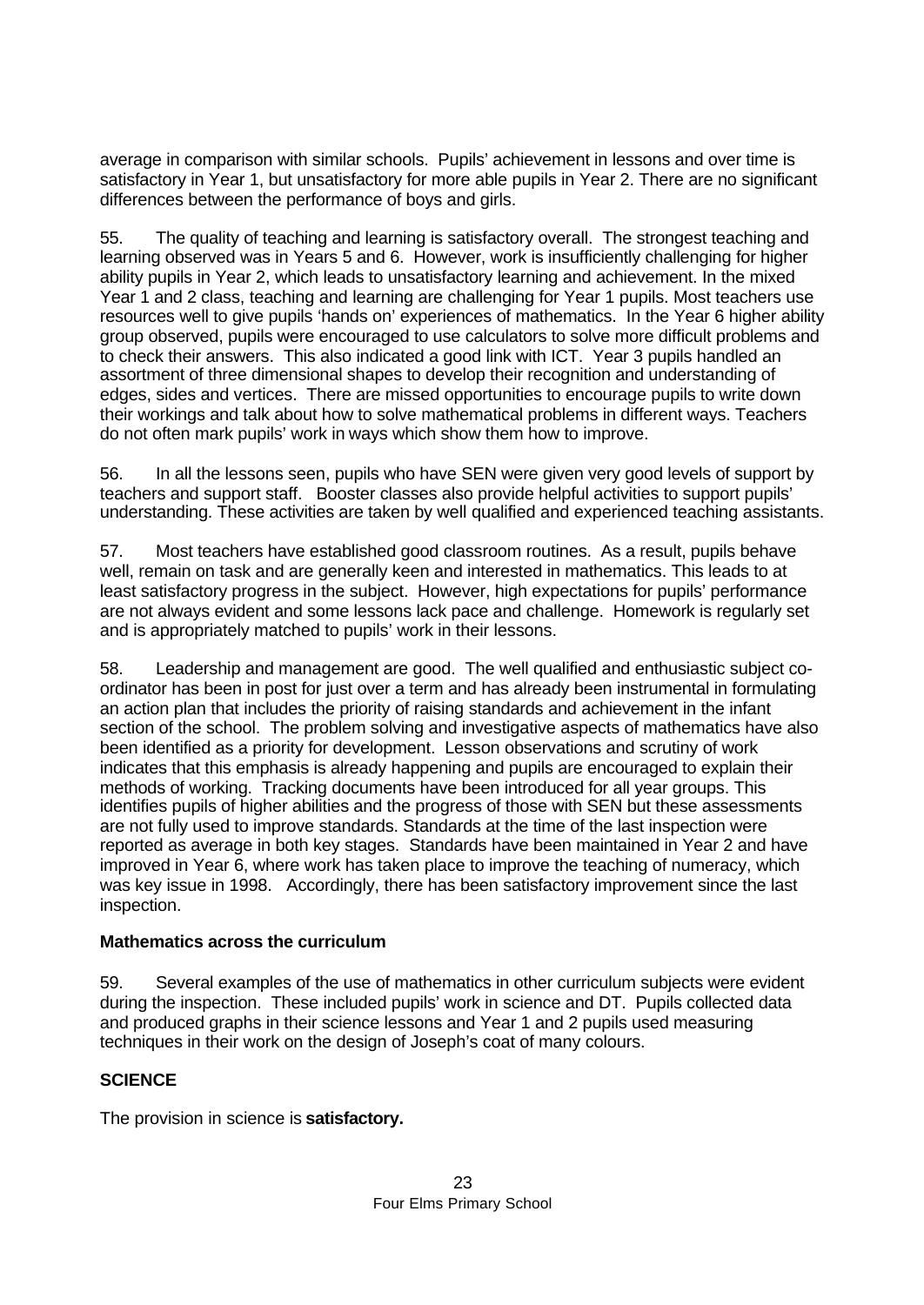## **Main strengths and weaknesses**

- The standards reached by more able pupils in Year 2 are not high enough.
- There is insufficient emphasis on developing pupils' investigative skills.
- Pupils in Year 6 have a good understanding of most aspects of the subject.
- Pupils' writing skills are not used well enough in Year 2.
- There is good use of pupils' numeracy skills.
- Assessment procedures are not good enough.
- The use of ICT to support pupils' learning is not fully developed.

## **Commentary**

60. Standards are average in Year 2 and above average in Year 6. This is similar to the judgement made by the school's 1998 inspection in Year 2 but is an improvement in Year 6. The improvement is due to better teaching in Year 6. In both Year 2 and Year 6, the judgement is similar to the standards reached in the school's national end of year tests in 2003. In 2003 in Year 2, all pupils reached average levels but only 13 per cent reached above average levels. The situation is similar now. Most pupils are at average levels but too few are above average because more able pupils are not sufficiently extended. Pupils with SEN are doing well.

61. In Year 2, for example, most pupils know what conditions a plant needs to grow successfully, can describe how some materials are changed by processes such as heating and are able to make a bulb light in an electrical circuit. They are weaker on above average elements of science such as understanding ways in which animals are adapted to their environments and classifying changes in materials as reversible. In Year 6, pupils, for example, show above average knowledge of the main functions of human organs although their knowledge of the organs of plants is weaker. They understand the processes of evaporation and condensation and can explain what is meant by a balance of forces.

62. Throughout the school, the pupils' scientific enquiry skills are under developed. In Years 1 and 2, the amount of investigative work in the pupils' books was very limited and most was very similar. It appeared to have been undertaken as a class rather than individually in many cases. In Years 3 to 6, the pupils' books indicated similar findings. Conversations with the pupils in Year 6 led to the same conclusions. The pupils felt that most experimental work consisted of demonstrations by the teachers and carrying out tasks that had been fully explained to them. It was clear that they had little experience of planning their own experiments or identifying variables when conducting a fair test.

63. A strength of the subject is the application of the pupils' numeracy skills. In Year 2, for example, pupils had measured the size of hand spans and heads and presented some of the results in the form of block graphs. In Year 6, pupils have timed the rate at which substances cooled down and presented their results as line graphs.

64. Teaching and learning in Years 1 and 2 are unsatisfactory when all the evidence is considered as pupils' achievement, particularly that of the more able, is unsatisfactory. This is because most of the work is set at average levels. The pupils produce little written work. Most of that produced is carried out on worksheets and does not challenge their literacy skills or extend their scientific thinking sufficiently. As a result, many pupils, particularly the more able, are not adequately challenged. A generally satisfactory lesson in Year 2 in which the pupils were asked to devise a fair test to apply their knowledge of what happened to ice when it was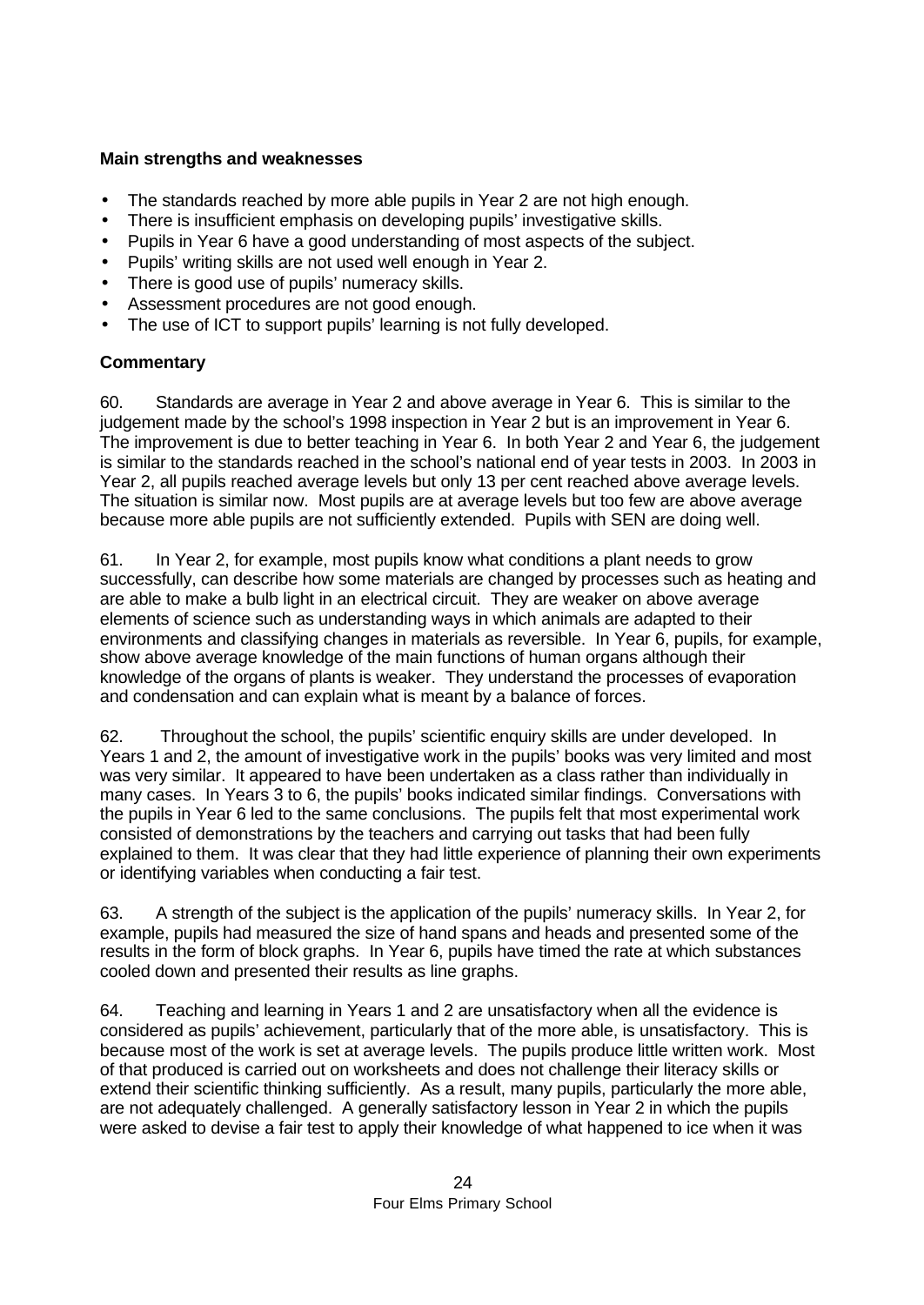melted indicated some of these weaknesses. The strengths of the lesson were its preparation, the clear explanations given by the teacher and a good discussion of what made a fair test. However, the pupils were well aware of the basic ideas of the lesson and knew full well what happened to ice when it was heated. Scientific vocabulary was not developed sufficiently. Three containers of ice were placed in different locations to see how long they took to melt. The task for the more able pupils was to draw these pots in their locations and then write what their drawings showed. There was insufficient development of the experimental skills expressed in the lesson's objectives and, essentially, 'no hands' on investigative work for the pupils.

65. Teaching and learning in Years 3 to 6 are good and promote good achievement. In Year 6, the pupils' books show evidence of ample, well-presented work of a good standard. Most of their work represents their own ideas and thoughts. In a satisfactory Years 5 and 6 lesson seen during the inspection, the teacher had recognised that pupils were not very successful in drawing conclusions from experiments. The teacher planned to address this point through the pupils working in pairs to carry out an experiment involving how an elastic band stretches when weights are added to it. The lesson was well introduced with good use of scientific vocabulary and very demanding questions. However, when the pupils started work they lacked the skills and confidence to decide what to do. This was because they had very little experience of independent investigative work. As a result, progress was slow and the teacher realised that they needed much more help in undertaking their own experimental work.

66. The management of the subject and its improvement since the school was last inspected are satisfactory. Standards have improved in Year 6 and been maintained in Year 2 since the school was last inspected. However, progress in Year 2 is not as good as it was. The subject manager has a sound plan for the subject's improvement, which includes the further development of the use of ICT in science. However, there are weaknesses in assessment procedures, including teachers' marking, and the use of assessment information to plan the pupils' work. The pupils have no targets for improvement. As a result of these weaknesses, much of the work set, particularly for more able pupils is not hard enough and they do not know how to make their work better. The monitoring of teaching and learning lacks rigour. The development of assessment and the role of co-ordinators are both areas for action.

# **INFORMATION AND COMMUNICATION TECHNOLOGY**

Overall provision is **unsatisfactory**.

# **Main strengths and weaknesses**

- There is not enough direct teaching of ICT and this influences pupils' achievement.
- Good leadership is leading to the development of the subject and resources.
- Pupils are keen to learn new skills and work very well independently.
- There are insufficient resources to support learning in science, DT and music.
- Assessment procedures lack rigour to extend pupils' learning

#### **Commentary**

67. Standards in ICT are average by Year 2 and Year 6 overall but, in pupils' understanding of how to control things using computers and in data handling, standards are below average. Desktop publishing, word processing and research skills are above average in Years 5 and 6.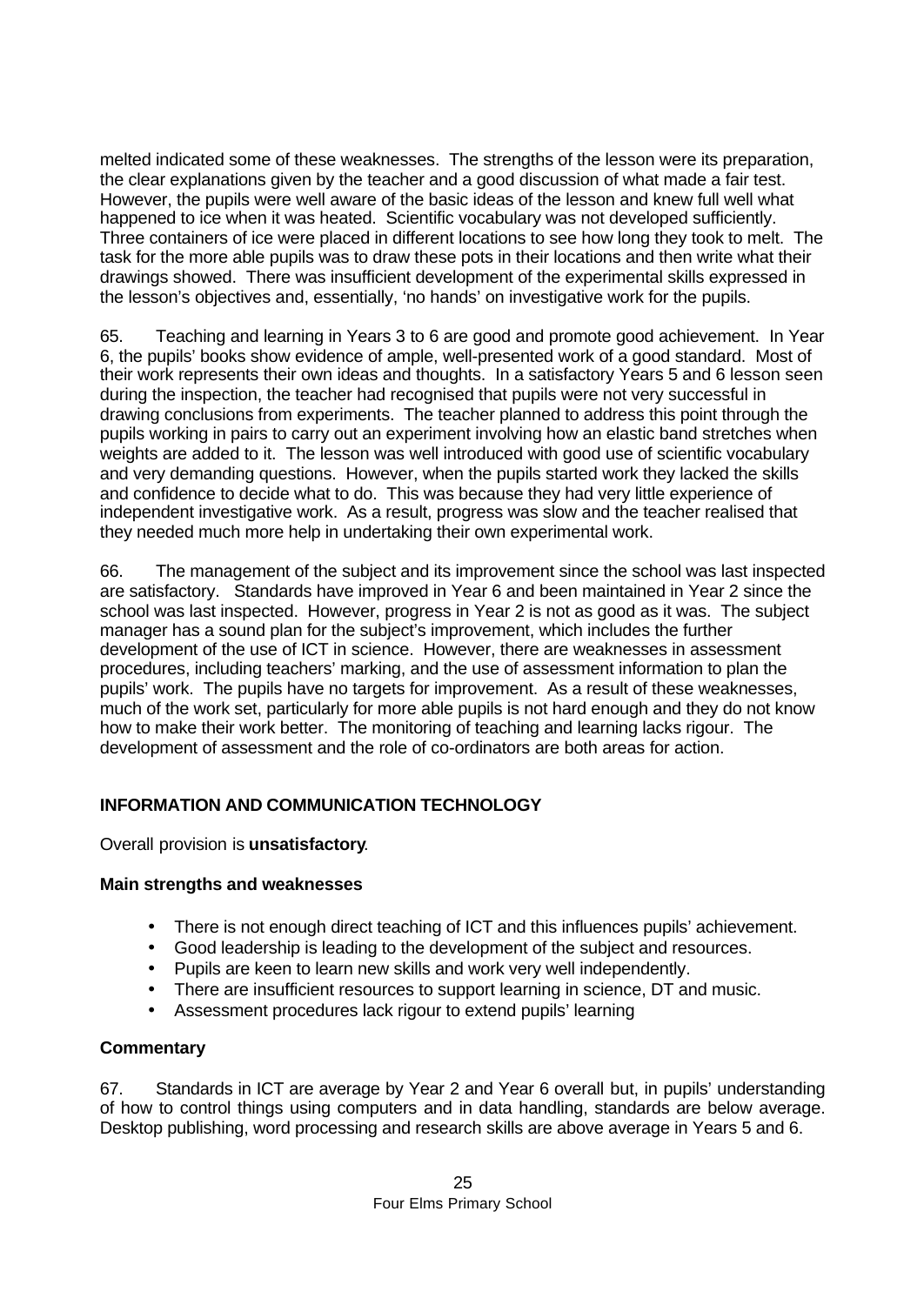68. Overall achievement is unsatisfactory as learning and progress are too patchy from year to year. This is mostly because there is insufficient teaching of new skills as set lessons within the weekly timetable for all classes, which is resulting in unsatisfactory teaching and learning overall. Some staff are not confident in teaching challenging ICT skills. Achievement is best in Years 5 and 6, where pupils are making good progress from their lower than average starting point. This reflects the high expectations and good teaching and learning opportunities by the subject manager, who is acting as a very good role model for both pupils and staff. During the inspection, pupils in Years 5 and 6 confidently used the Internet to research many things for themselves, such as the life of Houdini and Greek life using pictures from the British Museum. Here, pupils confidently copied and animated pictures and text and have started to add sound to make a special history presentation. Most significantly, pupils are now working on individual homework projects, which is having a positive impact on their achievement, especially for very able pupils.

69. The school has employed a specialist independent advisor to guide it in the planning of the curriculum and to help with technical difficulties, which is good practice. Assessment procedures are useful and clear but they do not note the level at which individual pupils are working and so, there is a tendency for teachers not to go beyond average level activities. In this respect, there is insufficient challenge for pupils as they move through the school.

70. Despite the weaknesses noted in teaching, pupils demonstrate a very keen interest in the subject and have a very good capacity to work independently. This enables pupils to work at average levels overall, as teachers and assistants drip feed tips and teaching points to individuals and small groups and pupils work showing very good concentration and an ability to persevere and overcome difficulties by helping each other.

71. The new subject manager shows good leadership and management skills. Overall, leadership shows how the school is now taking firm and swift action to make improvements. For example, the subject manager presented a firm case to governors to improve resources. Following this, finances were allocated to purchasing a good range of new computers. These are now highly accessible in the hall and the school now has a higher than recommended ratio of computers to pupils. Since January 2004, the school has also purchased two large screen interactive white boards to allow the whole class to take part in learning new skills. This works best in Years 5 and 6, where pupils are making rapid progress in catching up with learning that they should have done in previous years. Currently, pupils are still not having sufficient direct teaching in other classes. Where ICT is used in classes, it tends to be tacked on to the lesson plan, rather than identified in the plan with specific learning skills, which develop from lesson to lesson. Since 1998, the school has made satisfactory progress in developing standards of work, but aspects of developing teaching and learning remain weak. This is why progress has been too slow overall since 1998. In the last few months, progress has been very good.

#### **Information and communication technology across the curriculum**

72. Overall, there are satisfactory links with other areas of learning but they are stronger in some subjects than others. For example, they are used well to enhance pupils' learning in art and design , history and English. However, in science and DT, the school does not have sufficient resources to support learning. For example, there are insufficient sensors to measure temperature, rainfall and heart beats and the school has very little equipment for the control technology aspects of the curriculum, although this was on order during the inspection. Although the school has two digital cameras, the memory cards are generally too small for the demands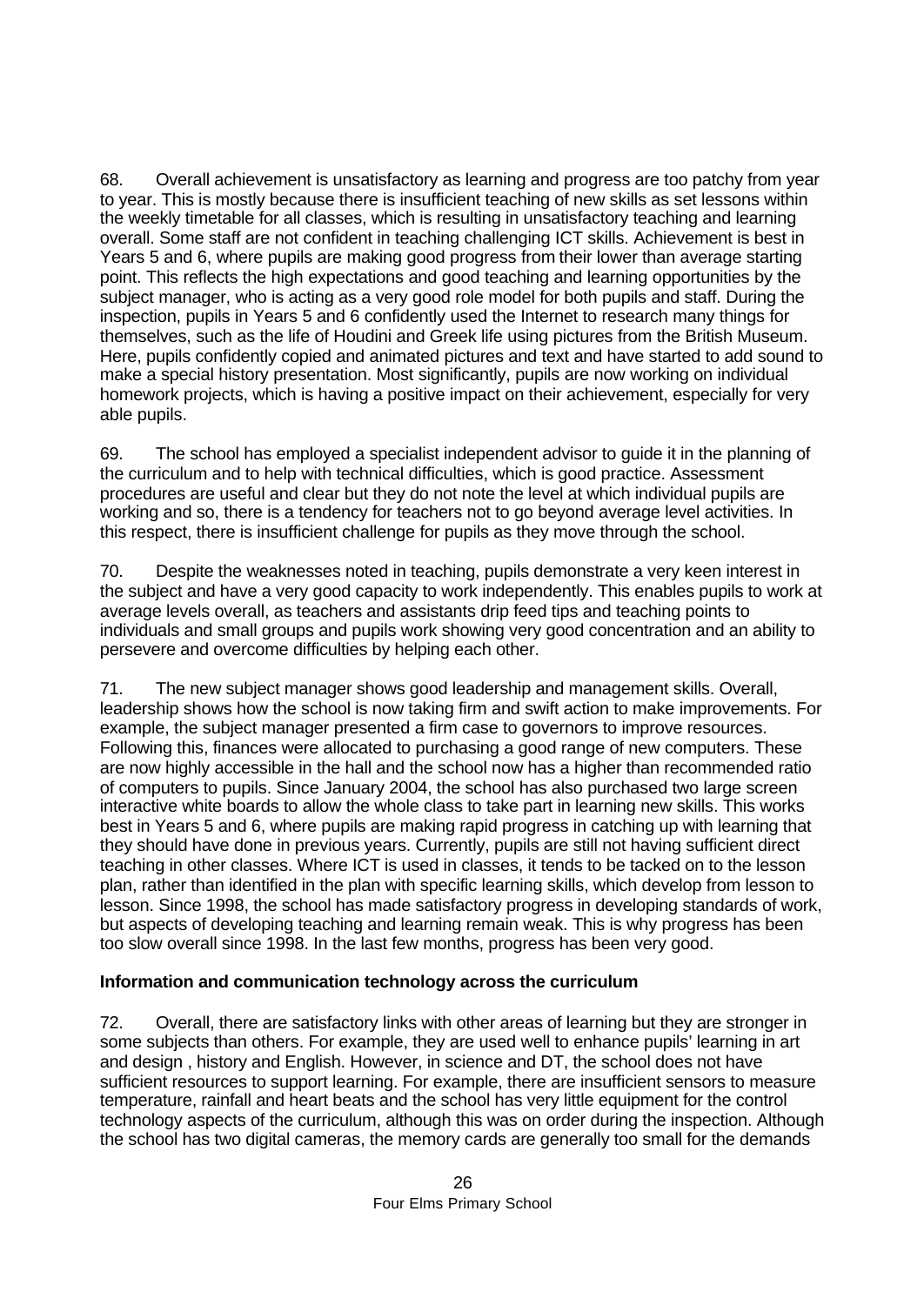of school learning. The school does not have any software to support learning in music on the computer, but makes effective use of compact disks. Year 2 children use the word processor to write stories and much use is made of the cassette recorder to help pupils with reading skills. In geography, pupils send e-mails to another school to compare different locations. In art, pupils make good use of drawing programs.

# **HUMANITIES**

73. No geography lessons were seen during the inspection and inspectors did not obtain enough evidence to make comments on this subject. One history lesson was observed, discussions with pupils took place and a meeting with the co-ordinator was held.

74. In the **history** lesson observed in Years 5 and 6, teaching, learning, standards and achievement were good. The focus of the lesson was theatres in Ancient Greece. The pupils suggested a good range of sources from which evidence about the topic could be gathered including the Internet, books and museums. The teacher used questions such as "Why was the theatre this shape?" to lead a productive discussion. The pupils made a strong contribution to the discussion and showed above average skills in speaking and listening. Good links with literacy were a strong feature of the lesson, for example, when pupils were encouraged to make notes for use in a class discussion. Pupils of all ages and abilities did essentially the same work. Overall, the pupils showed good attitudes and were keen to learn. At times, they became noisy and lost concentration although the teacher effectively regained their interest. ICT was used well to help the pupils to develop their understanding of the theatre and of Greek Gods.

75. Discussion with Year 6 pupils showed that they had enjoyed their visit to the museum. This had clearly made a significant contribution to their cultural development. The pupils were keen to comment on things such as the clothes, money, pottery and farming of Ancient Greece. They showed a good understanding of Greek theatre. For example, the pupils knew why the theatre was open to everyone, why the plays sometimes represented real life issues and that going to the theatre was a religious event. They particularly liked the fact that if the audience did not like the play they threw stones at the actors. Discussion with pupils in Years 5 and 6 confirmed that they regularly used ICT to support their learning in history. Management of the subject and its improvement since the school's last inspection are satisfactory. However, there are weaknesses in the co-ordinator's overview of standards as monitoring procedures are under developed and assessment procedures are inadequate.

76. **Religious education** was not taught during the inspection and so no judgements about provision, teaching or learning can be made. However, the range of other evidence available, including the pupils' work, discussions with them and the subject's co-ordinator and the planning and work on display were analysed. This evidence indicates that standards in Years 2 and 6 meet the requirements of the locally Agreed Syllabus and that achievement is satisfactory.

77. Pupils in Year 2 show a sound understanding of aspects of Judaism. For example, they know about aspects of Jewish dietary laws. They know what the bread at the Shabbat meal symbolises and why it is covered in cloth. The pupils also have a secure understanding of the significance of personal and Christian festivals such as Christmas, Easter, birthdays and weddings. The pupils had little knowledge of Hinduism. There was limited written work in the subject in Year 2. Most of what there was consisted of worksheets that were identical for pupils of all abilities.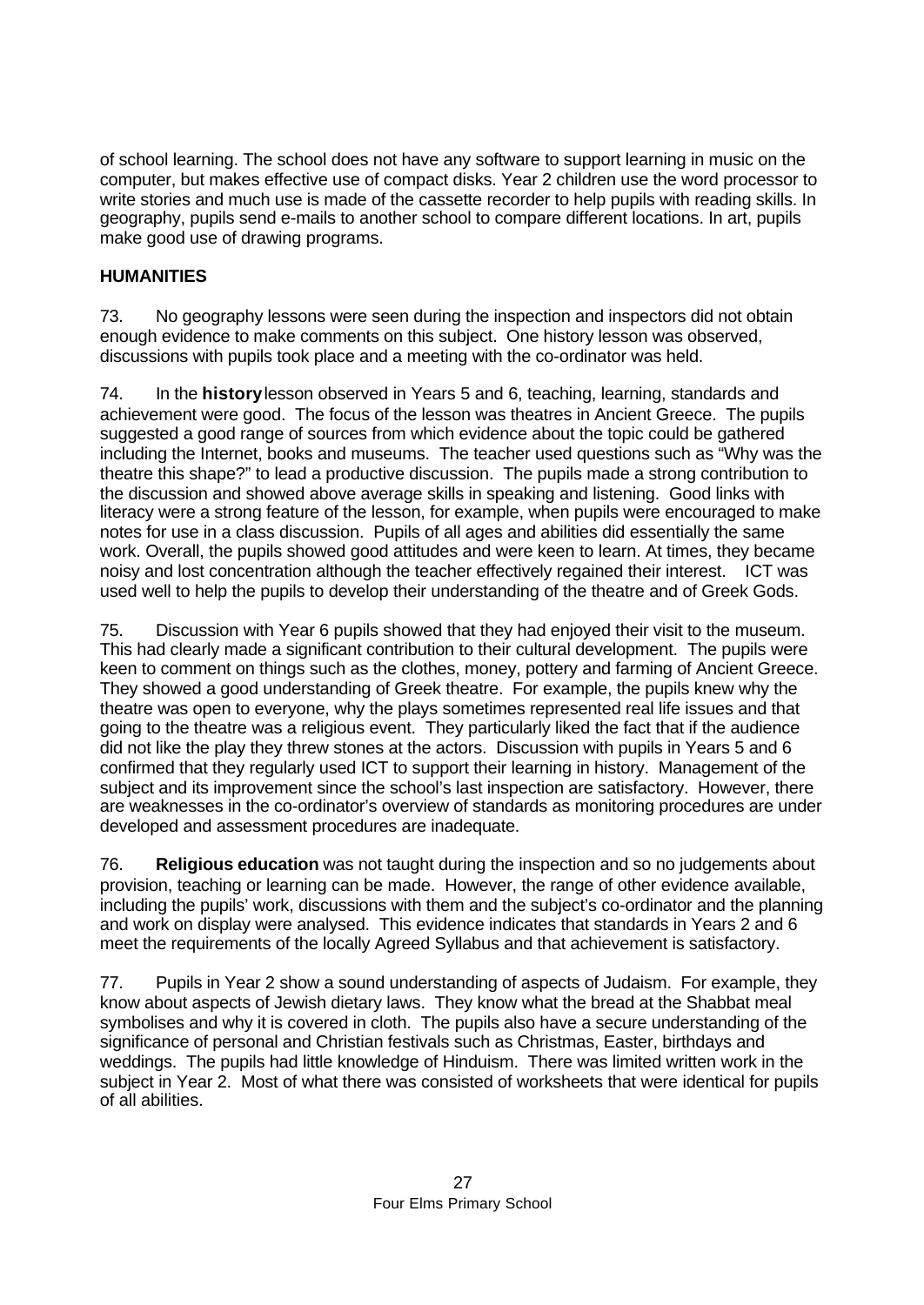78. Pupils in Year 6 are suitably aware of a range of important features of a number of religions including Christianity, Sikhism and Buddhism. For example, understanding the significance of Guru Nanak and the Five K's in Sikhism. The pupils have developed respect for the views of religions other than their own from their knowledge of other religions. Their progress in understanding Christianity is enhanced by a range of educational visits and visitors, for example, by the local church and by the local vicar. However, this aspect of RE is not well developed for other religions. Another area of relative weakness is in the pupils' knowledge of the relevance of religion to their everyday lives. The pupils' work in Year 6 is well presented.

79. Management of the subject and its improvement since the school was last inspected are satisfactory. ICT is used appropriately to support the pupils' work in RE, for example, through research using the Internet and links with other subjects. In DT, pupils were seen to design multi coloured coats for Joseph. There are weaknesses in assessment, including the marking of pupils' work. Marking of work consists largely of ticks or praise and is not developmental enough. Pupils in mixed aged classes are often given the same task whatever their age or abilities. This means that some of them, particularly the more able, do not always reach their full potential and they have no real understanding of how to improve their work. However, pupils with SEN do well when they receive additional support.

# **CREATIVE, AESTHETIC, PRACTICAL AND PHYSICAL SUBJECTS**

80. The main focus areas for the inspection were English, mathematics, science and ICT. Thus creative aspects did not receive as much inspection time and this is why teaching and learning and provision overall are not judged in each subject. It was not possible to see music beyond hymn practice. Two PE lessons were observed. In addition, inspectors talked to pupils about their work and held discussions with teachers and sampled pupils' work.

81. In **art and design**, standards are average by Year 2 and Year 6 from the work seen on display and from the photographic records. Strengths include the good links with ICT to help pupils to develop their use of colour and expression of their imaginations. Links with spiritual development are good, as pupils enjoy artwork and were absorbed in the two lessons seen during the inspection. Lessons were not seen in Years 1 and 2, but in Years 3 to 6, teaching and learning are satisfactory. Pupils enjoy the subject and show very positive attitudes. They talked about different artists such as Paul Klee and confidently use his work as a starting point to invent journey pictures using different collage and paint materials. Sketching skills are average by Year 6. This work shows that links with other subjects are good, as pupils had used the digital camera to record local scenes for their work in geography and were then drawing their own sketches. Following this, pupils started to use watercolours. While they were confident in mixing colours, there were missed opportunities to raise standards by helping pupils to learn how to do background washes before adding detail. Although pupils are beginning to use their sketchbooks, these are not used to their full potential to aid pupils' learning. The subject is led and managed satisfactorily, but there are no systems in place to assess pupils' work.

82. Limited information was gathered on **design and technology.** Only one lesson was observed in DT but evidence from classroom displays and this lesson indicates that standards are broadly average in Year 2. There is insufficient evidence to make judgements about teaching and learning and pupils' achievement over time in Years 1 to 6. In the Year 1 and 2 lesson observed, the topic of designing and making a coat for Joseph was well linked to pupils' work in RE. Apparent links to other subjects were also observed including science, ICT and art and design. This lesson indicated a very good example of the school's new developing creative curriculum in line with national guidelines in 'Excellence and Enjoyment'. Most pupils were able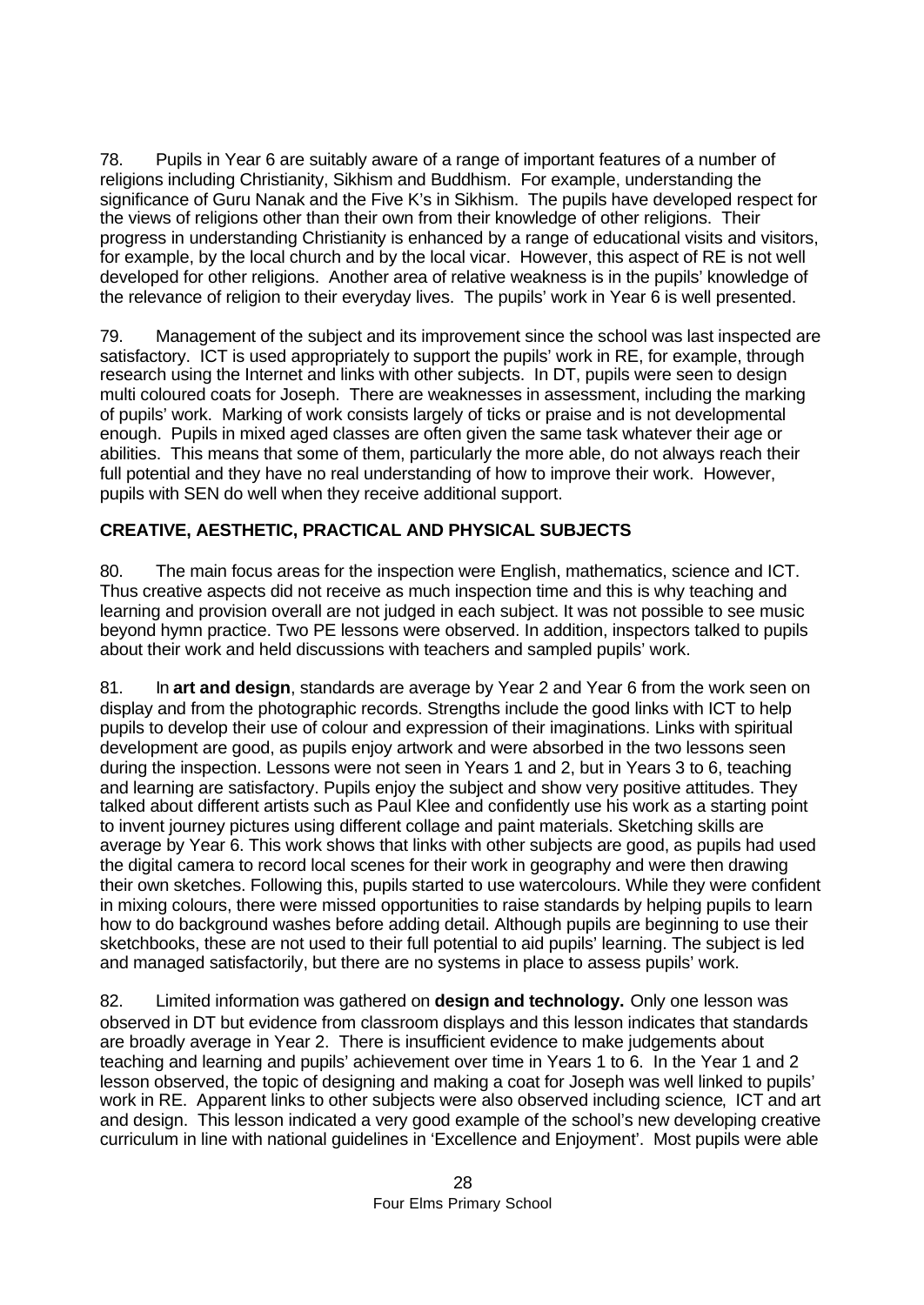to draw confidently designs for Joseph's coat on the computer and then copy these on to a textile before cutting and stitching the shape. All pupils concentrated and persevered with their tasks and were given very good support by teaching assistants, especially in the sewing activities. The teaching, learning and pupils' achievement were very good overall.

83. During the inspection it was not possible to see any **music** activities or lessons. However, the school now employs a specialist teacher and pupils enjoy learning the recorder as an extra curricular activity. Parents spoke enthusiastically about the musical elements of plays and concerts. The school has a suitable range of instruments, although links with ICT are underdeveloped. During assemblies, pupils sang enthusiastically and tunefully. Cultural development is good, for example, pupils enjoyed a visit by African drummers.

# **Physical education (PE)**

Provision in physical education is **unsatisfactory.**

# **Main strengths and weaknesses**

- Standards in swimming in Year 6 are very good.
- Limited resources and accommodation cause some weaknesses in provision.
- The subject is well supported by a good range of extra curricular activities.
- Assessment and evaluation procedures are not sufficiently well developed.

# **Commentary**

84. Observations in lessons indicated below average standards in gymnastics in Year 2 and average standards in games in Year 6. This represents unsatisfactory achievement in gymnastics and satisfactory achievement in games. These judgements are broadly the same as those made by the school's last inspection. Swimming was not observed during the inspection. However, the school's records indicate that standards are very good. Almost all the pupils leave the school in Year 6 able to swim at least 25 metres safely and unaided using a recognisable stroke. In addition, significant numbers do considerably better than this. Pupils have taken part in swimming events at county and national level. This judgement represents very good achievement in swimming. The judgements about standards also represent satisfactory improvement since the school was last inspected. Standards in swimming have improved since 1998 and the judgement about games is the same. No comparison about gymnastics can be made as no judgement was made in 1998.

85. Teaching and learning in the Years 1 and 2 lesson seen were unsatisfactory. Most pupils were able to perform forward rolls with some degree of control. However, few had mastered the backward roll and their sequences of jumping and rolling lacked poise and imagination. Progress was unsatisfactory. This was, largely, because the pupils' behaviour was unsatisfactory and the teacher did not control them well enough. This meant that they did not do enough work. Furthermore, the lesson lacked a strong enough structure. There was no clear warm up or down, there was no discussion of the effects of exercise on the body and the pupils' evaluative skills were not developed. In addition, the limited size of the hall created difficulties for learning. It was clear that the pupils were not well trained in putting out apparatus.

86. In the Year 4, 5 and 6 lesson observed, teaching and learning were satisfactory. The lesson began with a suitable warm up session. The teacher introduced the main part of the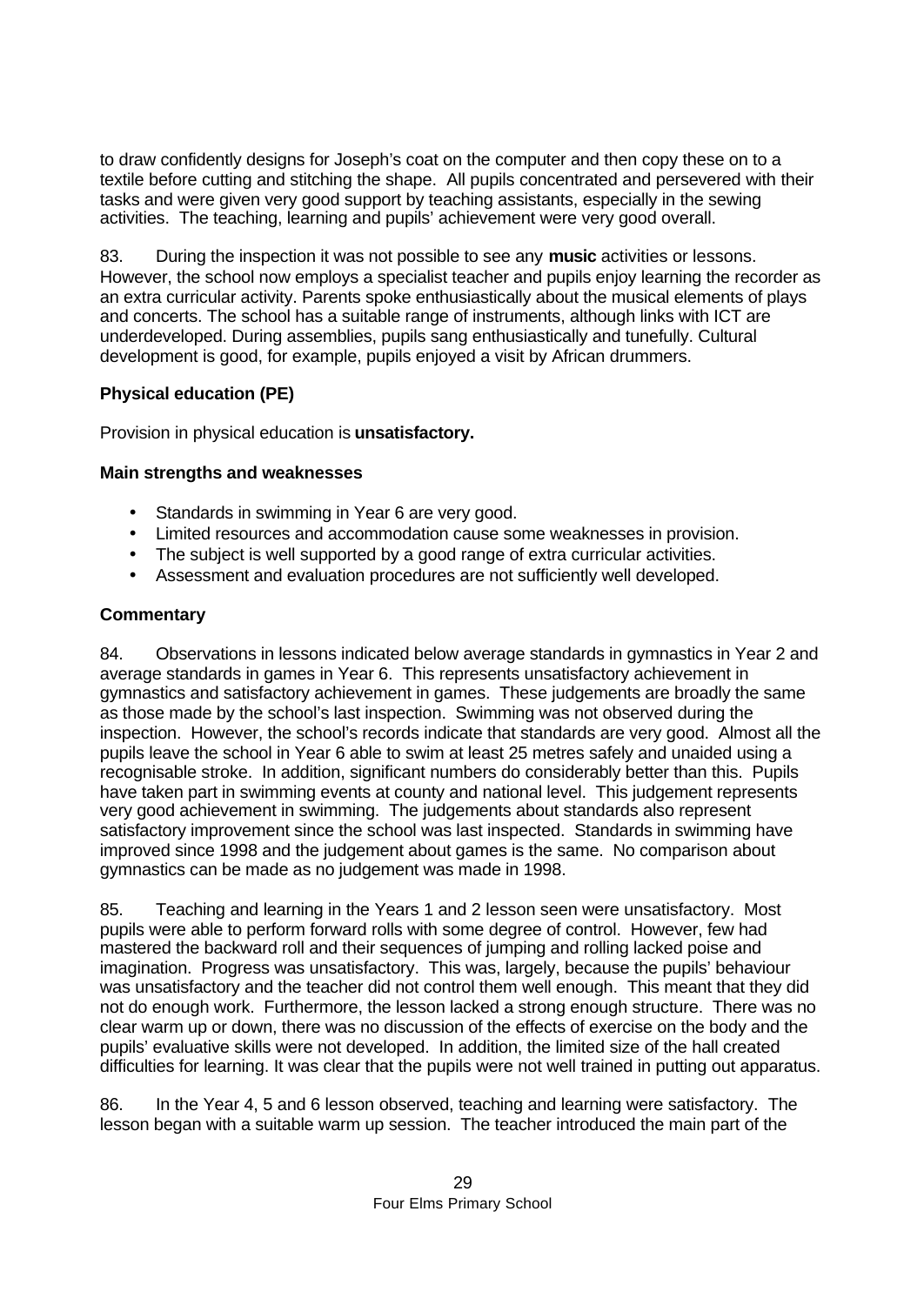lesson by a sound demonstration of the chest pass and how to anticipate where a receiver who was moving would be when the ball reached them. When practising these skills, the pupils showed below average abilities at passing and anticipating but average skills in receiving when the ball was passed accurately. A group of pupils working with a teaching assistant showed good skills when moving and controlling a bouncing ball. The pace of learning for the pupils working with the teacher slowed down significantly when they worked in pairs passing the ball to each other until they got close enough to have a shot at a netball ring. The rest of the group essentially waited for a turn at this activity without sufficiently directed work. There was insufficient assessment of pupils' individual performance by teachers and, consequently, not enough personal advice to pupils on how to develop their skills.

87. The management of the subject is satisfactory. The co-ordinator is well aware that the requirements of the National Curriculum in the subject are not met because of shortcomings in accommodation and resources for gymnastics. The school uses the nearby church for gymnastics. This is too small and lacks wall bars and large apparatus. However, every effort to improve the situation is being made. Pupils in the Years 5 and 6 class use the small hall as year groups rather than as a class, use is made of a local secondary school's facilities and a sponsored event is planned to provide equipment. In addition, good use is made of the school's grounds and the subject is well supported by a good range of extracurricular activities and competitive sports fixtures with other schools. However, there is no formal action plan for the development of the subject and assessment and monitoring procedures are underdeveloped.

# **PERSONAL, SOCIAL AND HEALTH EDUCATION AND CITIZENSHIP**

# **Personal, social and health education**

Provision in personal, social and health education is **good**

# **Main strengths and weaknesses**

• There is good leadership, which is working effectively to improve the provision.

# **Commentary**

88. There has been effective development of the subject since the last inspection, which reflects good leadership and management. The school has a good policy and planning for the subject, which is taught in its own right and is also linked to other subjects like physical education and science. The school has invited several visitors to talk about aspects of the subject including, the nurse for a 'Growing Up' talk to Year 6 pupils and medicals including dental screening. In the Years 5/6 lesson, observed pupils were encouraged to think and discuss which drugs were: helpful, safe, harmful or potentially fatal. They also discussed which drugs were legal and which illegal. Pupils were encouraged to work in small groups in order to promote good discussion and to widen their general awareness about drug use and misuse. The success of the school's personal, social and health education programme is reflected in the good attitudes and relationships evident in the school.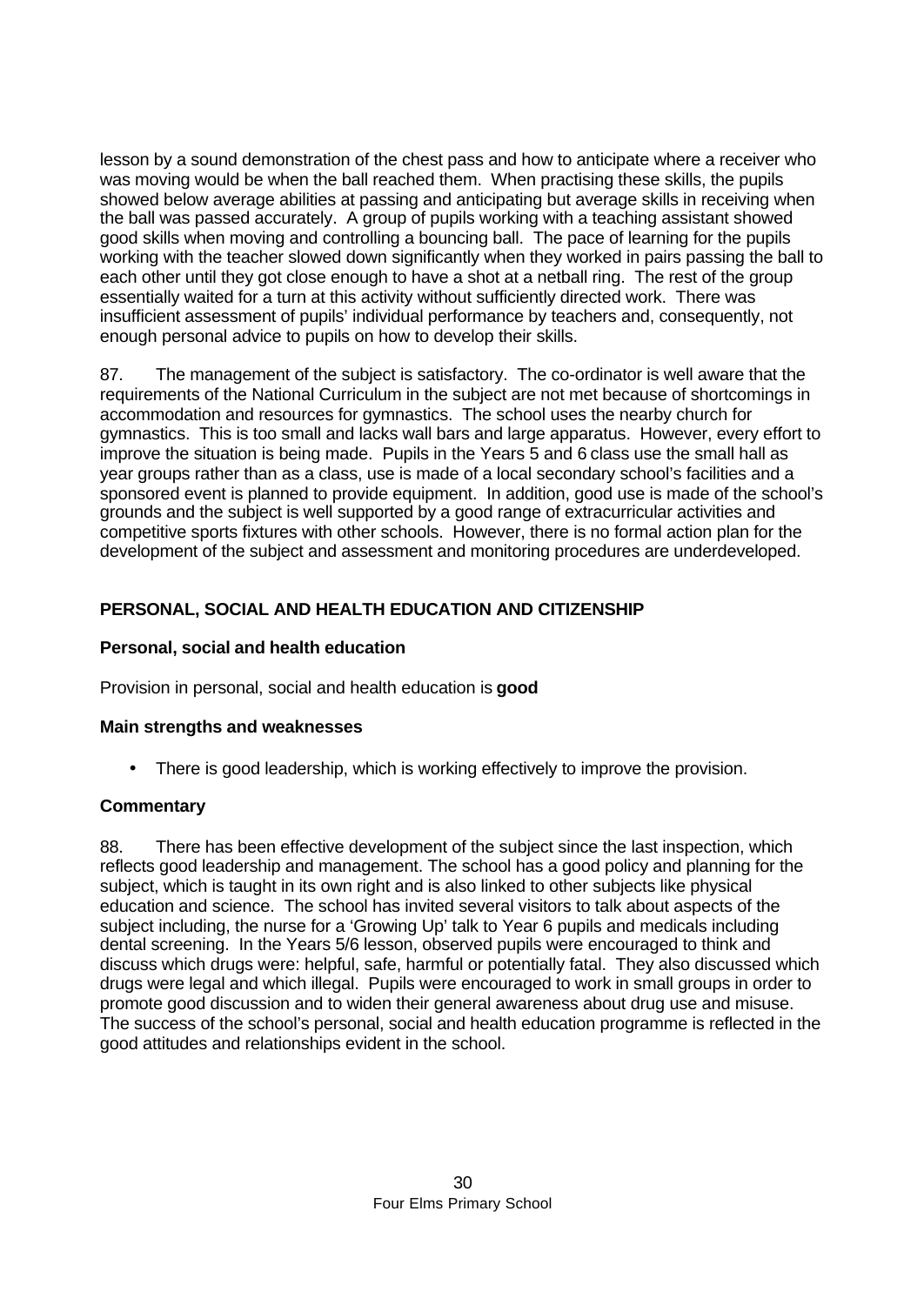# **PART D: SUMMARY OF THE MAIN INSPECTION JUDGEMENTS**

| The overall effectiveness of the school                              | 4 |
|----------------------------------------------------------------------|---|
| How inclusive the school is                                          | 5 |
| How the school's effectiveness has changed since its last inspection | 4 |
| Value for money provided by the school                               | 4 |
| <b>Overall standards achieved</b>                                    | 4 |
| Pupils' achievement                                                  | 4 |
| Pupils' attitudes, values and other personal qualities               | 3 |
| Attendance                                                           | 3 |
| Attitudes                                                            | 3 |
| Behaviour, including the extent of exclusions                        | 3 |
| Pupils' spiritual, moral, social and cultural development            | 3 |
| The quality of education provided by the school                      | 4 |
| The quality of teaching                                              | 4 |
| How well pupils learn                                                | 4 |
| The quality of assessment                                            | 5 |
| How well the curriculum meets pupils needs                           | 4 |
| Enrichment of the curriculum, including out-of-school activities     | 3 |
| Accommodation and resources                                          | 4 |
| Pupils' care, welfare, health and safety                             | 3 |
| Support, advice and guidance for pupils                              | 4 |
| How well the school seeks and acts on pupils' views                  | 3 |
| The effectiveness of the school's links with parents                 | 3 |
| The quality of the school's links with the community                 | 3 |
| The school's links with other schools and colleges                   | 3 |
| The leadership and management of the school                          | 3 |
| The governance of the school                                         | 3 |
| The leadership of the headteacher                                    | 3 |
| The leadership of other key staff                                    | 4 |
| The effectiveness of management                                      | 4 |

**Inspection judgement Grade Grade** 

*Inspectors make judgements on a scale: excellent (grade 1); very good (2); good (3); satisfactory (4); unsatisfactory (5); poor (6); very poor (7).*